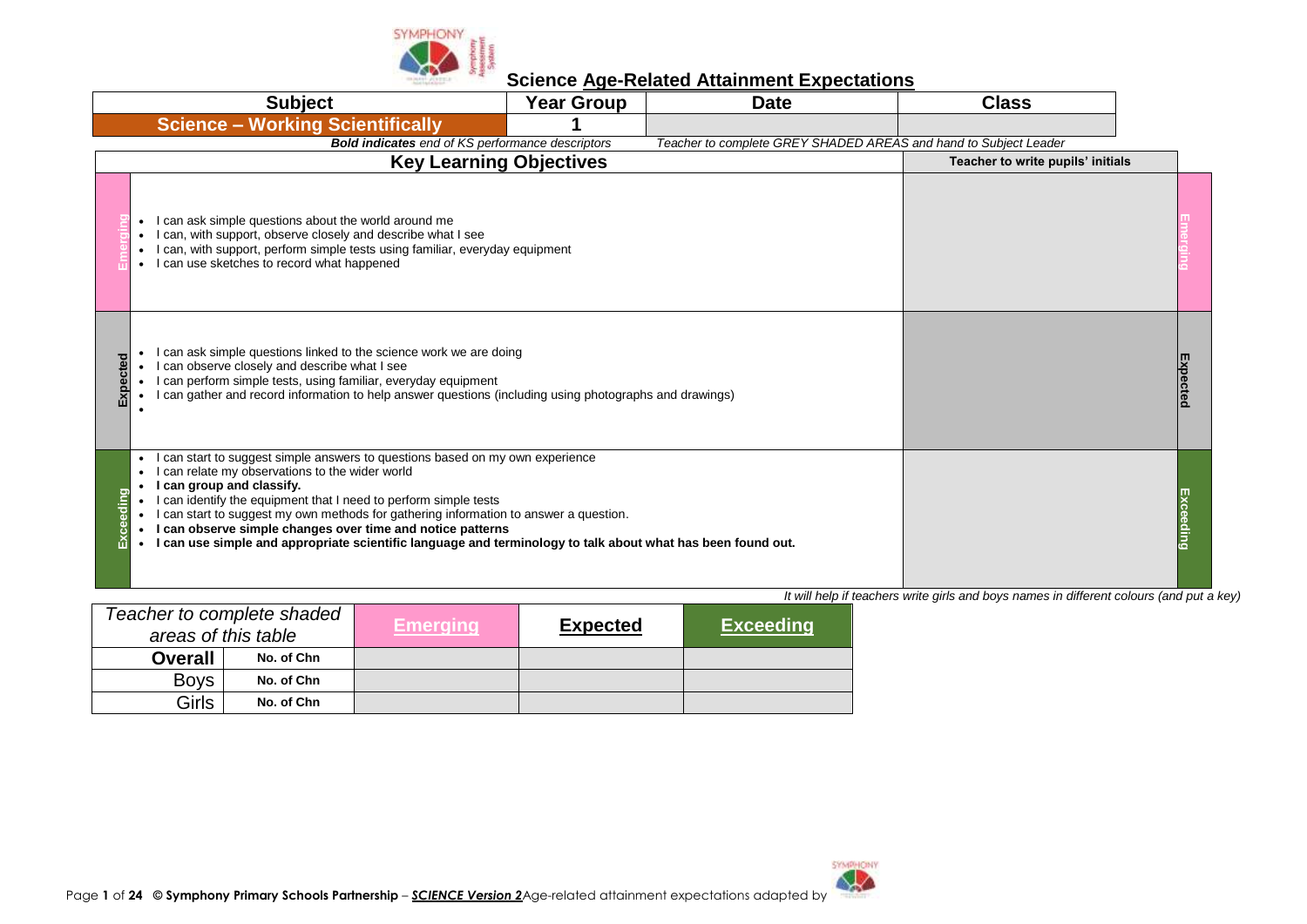

|          | <b>Subject</b>                                                                                                                                                                                                                                                                                                                                                                                                                                                                                                                                                                                                                                                                                                                                                                                                                                                                                                                                                                                                                                                                                                                                                                                                                                               | <b>Year Group</b>                 | <b>Date</b>                                                      | <b>Class</b> |           |
|----------|--------------------------------------------------------------------------------------------------------------------------------------------------------------------------------------------------------------------------------------------------------------------------------------------------------------------------------------------------------------------------------------------------------------------------------------------------------------------------------------------------------------------------------------------------------------------------------------------------------------------------------------------------------------------------------------------------------------------------------------------------------------------------------------------------------------------------------------------------------------------------------------------------------------------------------------------------------------------------------------------------------------------------------------------------------------------------------------------------------------------------------------------------------------------------------------------------------------------------------------------------------------|-----------------------------------|------------------------------------------------------------------|--------------|-----------|
|          | <b>Science - Working Scientifically</b>                                                                                                                                                                                                                                                                                                                                                                                                                                                                                                                                                                                                                                                                                                                                                                                                                                                                                                                                                                                                                                                                                                                                                                                                                      | 2                                 |                                                                  |              |           |
|          | <b>Bold indicates</b> end of KS performance descriptors                                                                                                                                                                                                                                                                                                                                                                                                                                                                                                                                                                                                                                                                                                                                                                                                                                                                                                                                                                                                                                                                                                                                                                                                      |                                   | Teacher to complete GREY SHADED AREAS and hand to Subject Leader |              |           |
|          | <b>Key Learning Objectives</b>                                                                                                                                                                                                                                                                                                                                                                                                                                                                                                                                                                                                                                                                                                                                                                                                                                                                                                                                                                                                                                                                                                                                                                                                                               | Teacher to write pupils' initials |                                                                  |              |           |
|          | I can ask simple questions and suggest a possible way to answer them<br>I can observe carefully, and make direct comparisons<br>I can identify what I need to measure in a test<br>I can identify similarities and differences<br>I can, with support, link direct observations to answer questions<br>• I can use tables accurately to record my findings                                                                                                                                                                                                                                                                                                                                                                                                                                                                                                                                                                                                                                                                                                                                                                                                                                                                                                   |                                   |                                                                  |              |           |
| ដe       | can ask simple questions <b>about what I notice</b> and recognise that they can be answered in different ways<br>can observe phenomena in the natural and humanly-constructed word around them.<br>can use given measuring equipment<br>can perform simple comparative tests without support<br>I can group and classify things<br>I can observe changes over time and notice patterns<br>I can use my observations and ideas to suggest answers to questions<br>$\bullet$<br>I can gather and record accurate data to help in answering questions (incl. numerical data, where appropriate)<br>• I can communicate ideas in a variety of ways<br>I can find things out using secondary sources of information<br>$\bullet$<br>I can use simple and appropriate scientific language and terminology to talk about what has been found out.<br>I can recall and use appropriate terminology when working scientifically (at least: method, observe, pattern, results,<br>measure, compare, record, group, equipment, fair) as well as the scientific language and terminology found in the different<br>areas of science.<br>• I can read and spell scientific vocabulary at a level consistent with their word reading and spelling knowledge at Key Stage 1 |                                   |                                                                  |              | Expectec  |
| xceeding | I can consider the most suitable/ practical approach when answering simple questions<br>I can select appropriate equipment to take careful measurements<br>I can recognise when a test is unfair<br>I can classify and recognise patterns<br>I can draw simple conclusions which are supported by my findings<br>I can record accurate data in a variety of ways (incl. numerical data, where appropriate)<br>$\bullet$                                                                                                                                                                                                                                                                                                                                                                                                                                                                                                                                                                                                                                                                                                                                                                                                                                      |                                   |                                                                  |              | Exceeding |

|                | Teacher to complete shaded<br>areas of this table | Emerging <b>\</b> | <b>Expected</b> | <b>Exceeding</b> |
|----------------|---------------------------------------------------|-------------------|-----------------|------------------|
| <b>Overall</b> | No. of Chn                                        |                   |                 |                  |
| <b>Boys</b>    | No. of Chn                                        |                   |                 |                  |
| Girls          | No. of Chn                                        |                   |                 |                  |

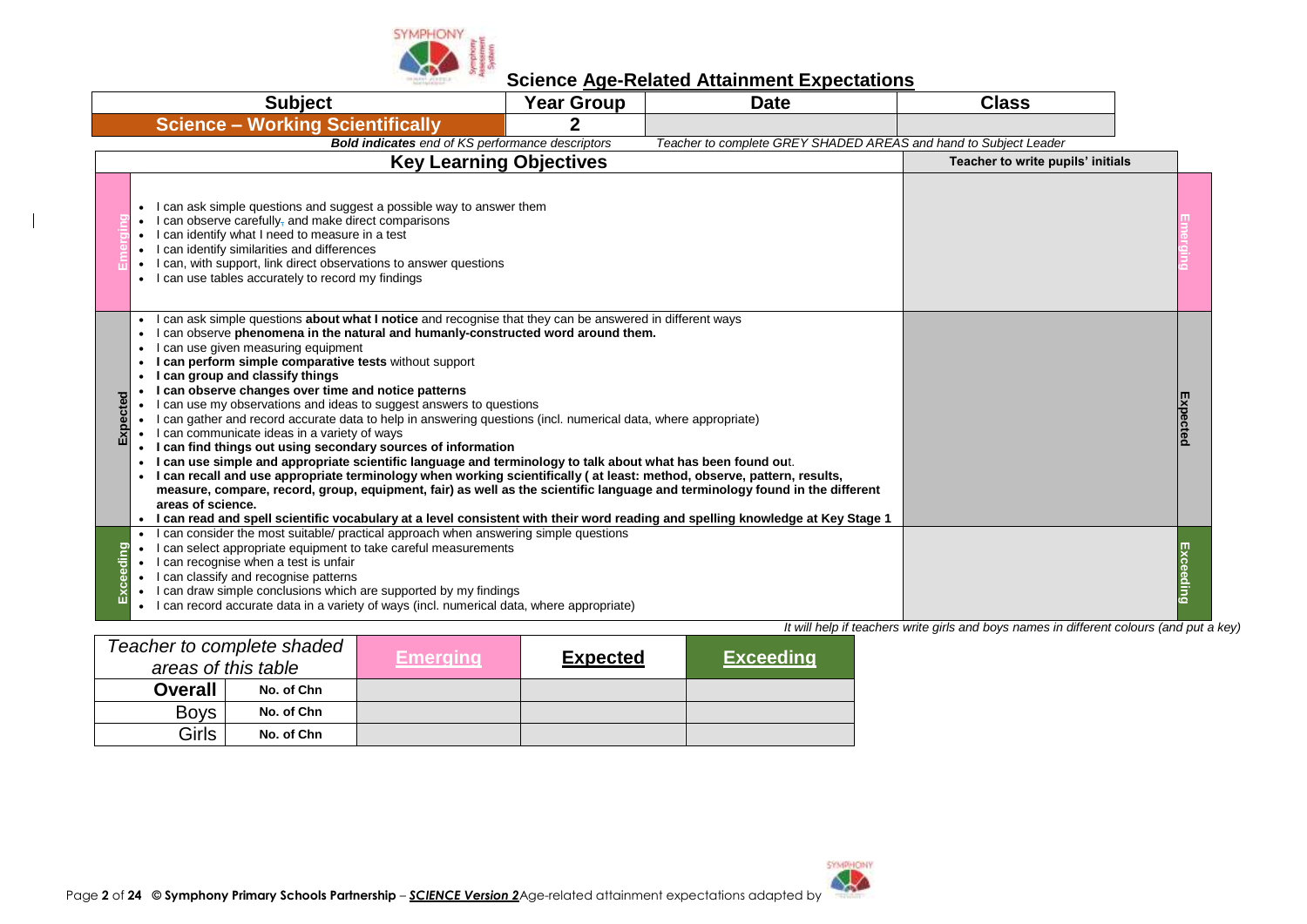

| <b>Subject</b>                                                                                                                                                                                                                                                                                                                                                                                                                                                                                                                                                                                                                                                                                                                                                     | <b>Year Group</b>                                       | <b>Date</b>                                                      | <b>Class</b>                                                                             |  |
|--------------------------------------------------------------------------------------------------------------------------------------------------------------------------------------------------------------------------------------------------------------------------------------------------------------------------------------------------------------------------------------------------------------------------------------------------------------------------------------------------------------------------------------------------------------------------------------------------------------------------------------------------------------------------------------------------------------------------------------------------------------------|---------------------------------------------------------|------------------------------------------------------------------|------------------------------------------------------------------------------------------|--|
| <b>Science - Working Scientifically</b>                                                                                                                                                                                                                                                                                                                                                                                                                                                                                                                                                                                                                                                                                                                            | 3                                                       |                                                                  |                                                                                          |  |
|                                                                                                                                                                                                                                                                                                                                                                                                                                                                                                                                                                                                                                                                                                                                                                    | <b>Bold indicates</b> end of KS performance descriptors | Teacher to complete GREY SHADED AREAS and hand to Subject Leader |                                                                                          |  |
|                                                                                                                                                                                                                                                                                                                                                                                                                                                                                                                                                                                                                                                                                                                                                                    | <b>Key Learning Objectives</b>                          |                                                                  | Teacher to write pupils' initials                                                        |  |
| • I can ask relevant scientific questions<br>I can, with guidance, set up simple practical comparative tests<br>• I can take careful measurements, including length, weight and volume<br>• I can gather, record and present data in a variety of ways to help answer questions<br>• I can record findings using drawings, labelled diagrams, keys, bar charts, and tables<br>• I can use results to draw simple conclusions and make general statements<br>• I can use real world examples to answer questions or to support my findings                                                                                                                                                                                                                          |                                                         |                                                                  |                                                                                          |  |
| I can ask relevant scientific questions and suggest a scientific way of answering them<br>I can, with guidance, set up simple practical enquiries, comparative and fair tests<br>Expected<br>• I can make careful observations and take accurate measurements using standard units<br>• I can gather, record, classify and present data in a variety of ways to help answer questions<br>• I can record findings using simple scientific language, drawings, labelled diagrams, keys, bar charts, and tables<br>• I can use results to draw simple conclusions and make predictions for new values<br>• I can use straightforward scientific evidence to answer questions or to support my findings                                                                |                                                         |                                                                  |                                                                                          |  |
| I can distinguish between scientific and non-scientific questions<br>$\bullet$<br>I am starting to identify and explain some of the possible variables when setting up practical enquiries<br>I understand that results are not always reliable<br>$\bullet$<br>I can comment upon how effectively findings are presented<br>$\bullet$<br>kceeding<br>• I am starting to share my findings with others using scientific language<br>• I can use results to draw simple conclusions, make predictions for new values and start to raise new questions<br>• I am starting to understand the importance of scientific evidence in developing and refuting ideas<br>• I can use different sources of scientific evidence to answer questions or to support my findings |                                                         |                                                                  |                                                                                          |  |
|                                                                                                                                                                                                                                                                                                                                                                                                                                                                                                                                                                                                                                                                                                                                                                    |                                                         |                                                                  | It will help if teachers write girls and boys names in different colours (and put a key) |  |
| Topohor to complete shaded                                                                                                                                                                                                                                                                                                                                                                                                                                                                                                                                                                                                                                                                                                                                         |                                                         |                                                                  |                                                                                          |  |

|                | Teacher to complete shaded<br>areas of this table | <b>Emerging</b> | <b>Expected</b> | <b>Exceeding</b> |
|----------------|---------------------------------------------------|-----------------|-----------------|------------------|
| <b>Overall</b> | No. of Chn                                        |                 |                 |                  |
| <b>Boys</b>    | No. of Chn                                        |                 |                 |                  |
| Girls          | No. of Chn                                        |                 |                 |                  |

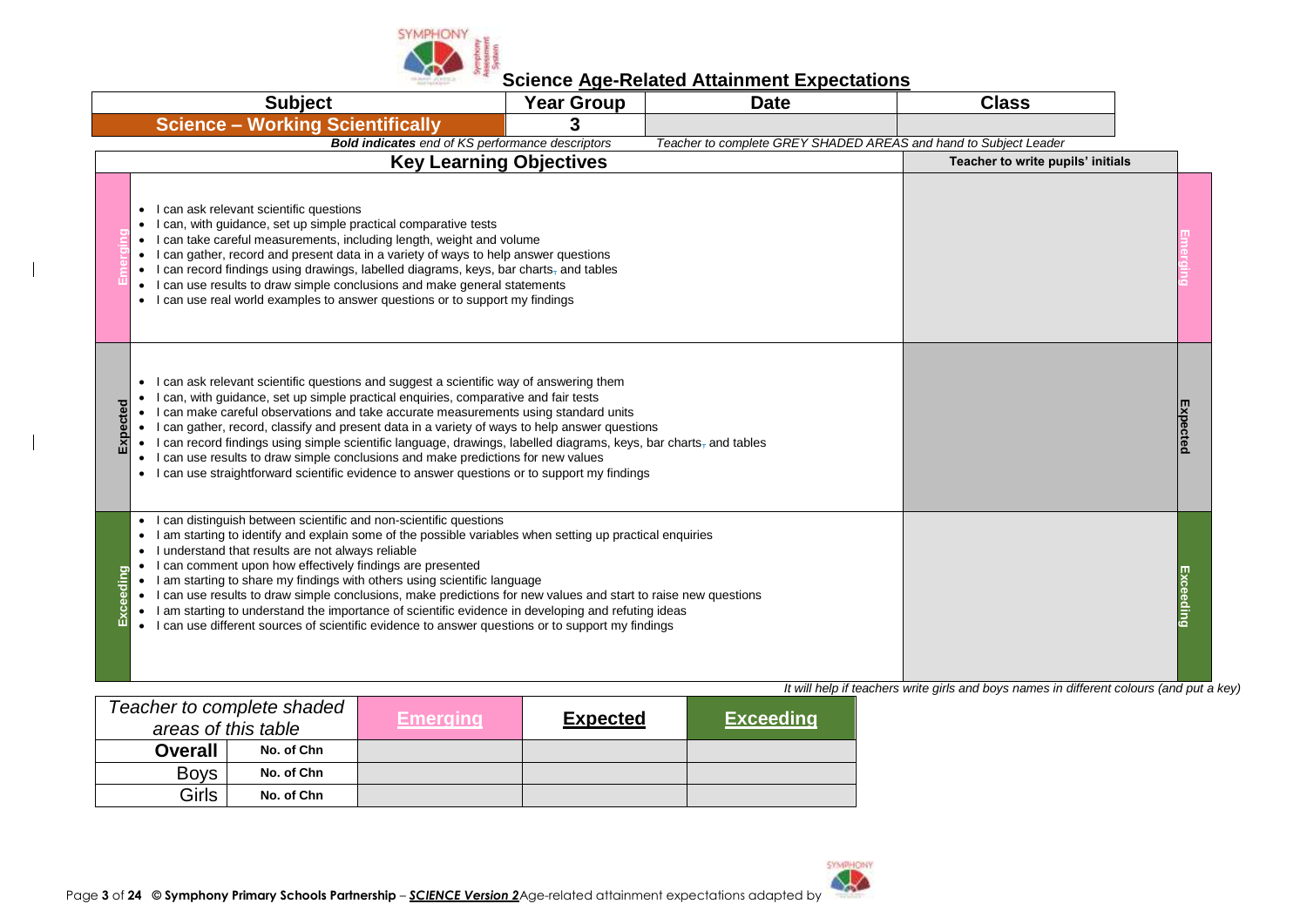

| <b>Subject</b>                                                                                                                                                                                                                                                                                                                                                                                                                                                                                                                                                                                                                                                                                                               | <b>Year Group</b> | <b>Date</b>                                                      | <b>Class</b>                                                                             |  |
|------------------------------------------------------------------------------------------------------------------------------------------------------------------------------------------------------------------------------------------------------------------------------------------------------------------------------------------------------------------------------------------------------------------------------------------------------------------------------------------------------------------------------------------------------------------------------------------------------------------------------------------------------------------------------------------------------------------------------|-------------------|------------------------------------------------------------------|------------------------------------------------------------------------------------------|--|
| <b>Science - Working Scientifically</b>                                                                                                                                                                                                                                                                                                                                                                                                                                                                                                                                                                                                                                                                                      |                   |                                                                  |                                                                                          |  |
| <b>Bold indicates</b> end of KS performance descriptors                                                                                                                                                                                                                                                                                                                                                                                                                                                                                                                                                                                                                                                                      |                   | Teacher to complete GREY SHADED AREAS and hand to Subject Leader |                                                                                          |  |
| <b>Key Learning Objectives</b>                                                                                                                                                                                                                                                                                                                                                                                                                                                                                                                                                                                                                                                                                               |                   |                                                                  | Teacher to write pupils' initials                                                        |  |
| I can ask relevant questions and use a given method of scientific enquiries to answer them<br>I am starting to identify the most important variables when setting up practical enquiries<br>I can make systematic observations and take accurate measurements using simple equipment<br>can record and report on findings, including oral and written explanations<br>$\bullet$<br>I am starting to use results to draw simple conclusions<br>$\bullet$<br>I can use results to raise questions<br>$\bullet$<br>I can link my enquiries to simple scientific ideas and processes                                                                                                                                             |                   |                                                                  |                                                                                          |  |
| I can ask relevant questions and use different types of scientific enquiries to answer them<br>I can set up simple practical enquiries, comparative and fair tests independently<br>xpecte<br>• I can make systematic and careful observations and take accurate measurements using standard units, and use a range of<br>equipment, including thermometers and data loggers<br>• I can record and report on findings, including oral and written explanations, displays or presentations of results and conclusions<br>I can use results to suggest improvements to enquiries and to raise questions<br>$\bullet$<br>• I can identify differences, similarities or changes related to simple scientific ideas and processes |                   |                                                                  |                                                                                          |  |
| can start to use other sources of information to support the findings from my practical enquiries<br>$\bullet$<br>I am starting to control variables when setting up practical enquiries<br>$\bullet$<br>I can recognise when observations or measurements may be erroneous<br>I can use ICT to help me record and report on findings<br>Exceeding<br>I am starting to use questions resulting from my findings as a starting point for further enquiries<br>$\bullet$<br>I can identify differences, similarities or changes and explain how they are linked to simple scientific ideas and processes<br>$\bullet$                                                                                                          |                   |                                                                  |                                                                                          |  |
| Topohorto completo choded                                                                                                                                                                                                                                                                                                                                                                                                                                                                                                                                                                                                                                                                                                    |                   |                                                                  | It will help if teachers write girls and boys names in different colours (and put a key) |  |

|                | Teacher to complete shaded<br>areas of this table | <b>Emerging</b> | <b>Expected</b> | <b>Exceeding</b> |
|----------------|---------------------------------------------------|-----------------|-----------------|------------------|
| <b>Overall</b> | No. of Chn                                        |                 |                 |                  |
| <b>Boys</b>    | No. of Chn                                        |                 |                 |                  |
| Girls          | No. of Chn                                        |                 |                 |                  |

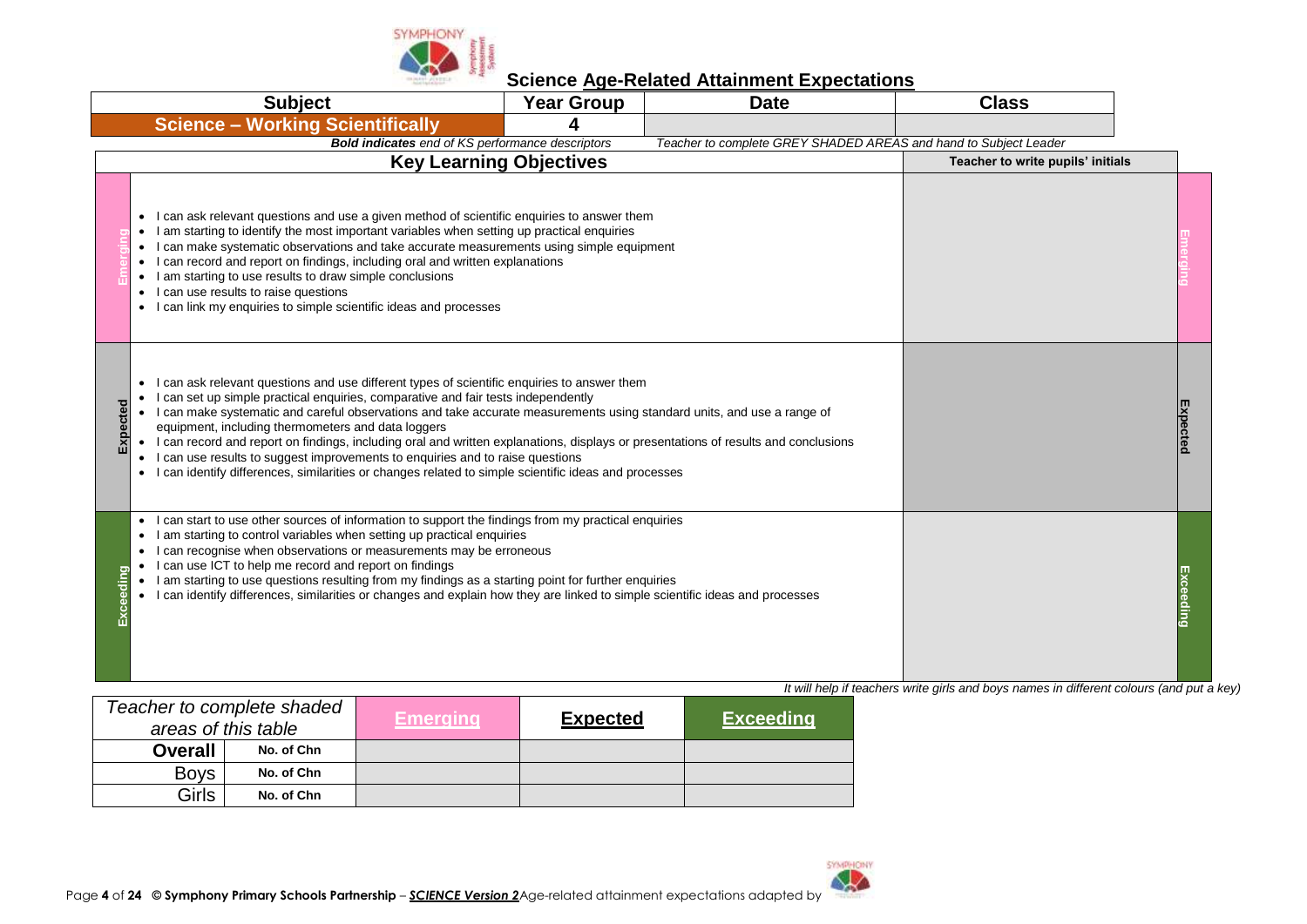

**Science Age-Related Attainment Expectations**

|          | <b>Subject</b>                                                                                                                                                                                                                                                                                                                                                                                                                                                                                                                                                                                                                                                                                                                                                                                                                                                                                                                                                                                                                                                                                                                                                                                                                                                                                                                                                             | <b>Year Group</b>                 | <b>Date</b>                                                      | <b>Class</b> |           |
|----------|----------------------------------------------------------------------------------------------------------------------------------------------------------------------------------------------------------------------------------------------------------------------------------------------------------------------------------------------------------------------------------------------------------------------------------------------------------------------------------------------------------------------------------------------------------------------------------------------------------------------------------------------------------------------------------------------------------------------------------------------------------------------------------------------------------------------------------------------------------------------------------------------------------------------------------------------------------------------------------------------------------------------------------------------------------------------------------------------------------------------------------------------------------------------------------------------------------------------------------------------------------------------------------------------------------------------------------------------------------------------------|-----------------------------------|------------------------------------------------------------------|--------------|-----------|
|          | <b>Science - Working Scientifically</b>                                                                                                                                                                                                                                                                                                                                                                                                                                                                                                                                                                                                                                                                                                                                                                                                                                                                                                                                                                                                                                                                                                                                                                                                                                                                                                                                    | 5                                 |                                                                  |              |           |
|          | <b>Bold indicates</b> end of KS performance descriptors                                                                                                                                                                                                                                                                                                                                                                                                                                                                                                                                                                                                                                                                                                                                                                                                                                                                                                                                                                                                                                                                                                                                                                                                                                                                                                                    |                                   | Teacher to complete GREY SHADED AREAS and hand to Subject Leader |              |           |
|          | <b>Key Learning Objectives</b>                                                                                                                                                                                                                                                                                                                                                                                                                                                                                                                                                                                                                                                                                                                                                                                                                                                                                                                                                                                                                                                                                                                                                                                                                                                                                                                                             | Teacher to write pupils' initials |                                                                  |              |           |
|          | I can, with guidance, plan different types of enquiries to answer questions, including recognising and controlling variables<br>I understand that taking repeated measurements improves the reliability of results<br>$\bullet$<br>I can, with guidance, record data and results using scientific diagrams and labels, classification keys, tables, bar and line graphs<br>$\bullet$<br>I can use test results to decide when it is appropriate to do further testing<br>$\bullet$<br>• I can report and present findings, including conclusions and causal relationships in oral and written forms                                                                                                                                                                                                                                                                                                                                                                                                                                                                                                                                                                                                                                                                                                                                                                        |                                   |                                                                  |              |           |
| Expected | I can ask my own questions about scientific phenomenon and select and plan the most appropriate ways to answer<br>scientific questions using different types of scientific enquiring, including:<br>Grouping and classifying things<br>Carrying out comparative fair tests<br>Finding things out using a wide range of secondary sources of information<br>I can work as part of a team to plan enquiries to answer questions, including recognising and controlling variables<br>I can take measurements, choosing from a range of equipment, with precision, taking repeat readings when appropriate<br>I can record data and results using scientific diagrams and labels, classification keys, tables, bar and line graphs<br>$\bullet$<br>I am able to explore and talk about my own and other people's ideas<br>$\bullet$<br>I can use test results to make predictions to set up further comparative and fair tests<br>$\bullet$<br>I can report and present findings, including conclusions, causal relationships and degree of trust, in oral and written forms<br>• I can recall and use appropriate terminology when working scientifically (including: accurate, conclusion, evidence, fair test,<br>prediction, reliable, supports (evidence), variable, unit) as well as the scientific language and terminology found in the<br>different areas of science. |                                   |                                                                  |              | Expected  |
| eding    | I can work independently to plan enquiries to answer questions, including recognising and controlling variables<br>$\bullet$<br>I can make sets of observations or measurements following given ranges and intervals<br>I can, with quidance, record data and results of increasing complexity using scientific diagrams and labels, classification keys, tables,<br>scatter graphs, bar and line graphs<br>I can amend my original conclusions in light of subsequent testing<br>$\bullet$<br>I can use causal relationships to generate hypotheses                                                                                                                                                                                                                                                                                                                                                                                                                                                                                                                                                                                                                                                                                                                                                                                                                       |                                   |                                                                  |              | Exceeding |

| It will help if teachers write girls and boys names in different colours (and put a key) |  |
|------------------------------------------------------------------------------------------|--|

| Teacher to complete shaded<br>areas of this table |            | <b>Emerging</b> | <b>Expected</b> | <b>Exceeding</b> |
|---------------------------------------------------|------------|-----------------|-----------------|------------------|
| <b>Overall</b>                                    | No. of Chn |                 |                 |                  |
| <b>Boys</b>                                       | No. of Chn |                 |                 |                  |
| Girls                                             | No. of Chn |                 |                 |                  |

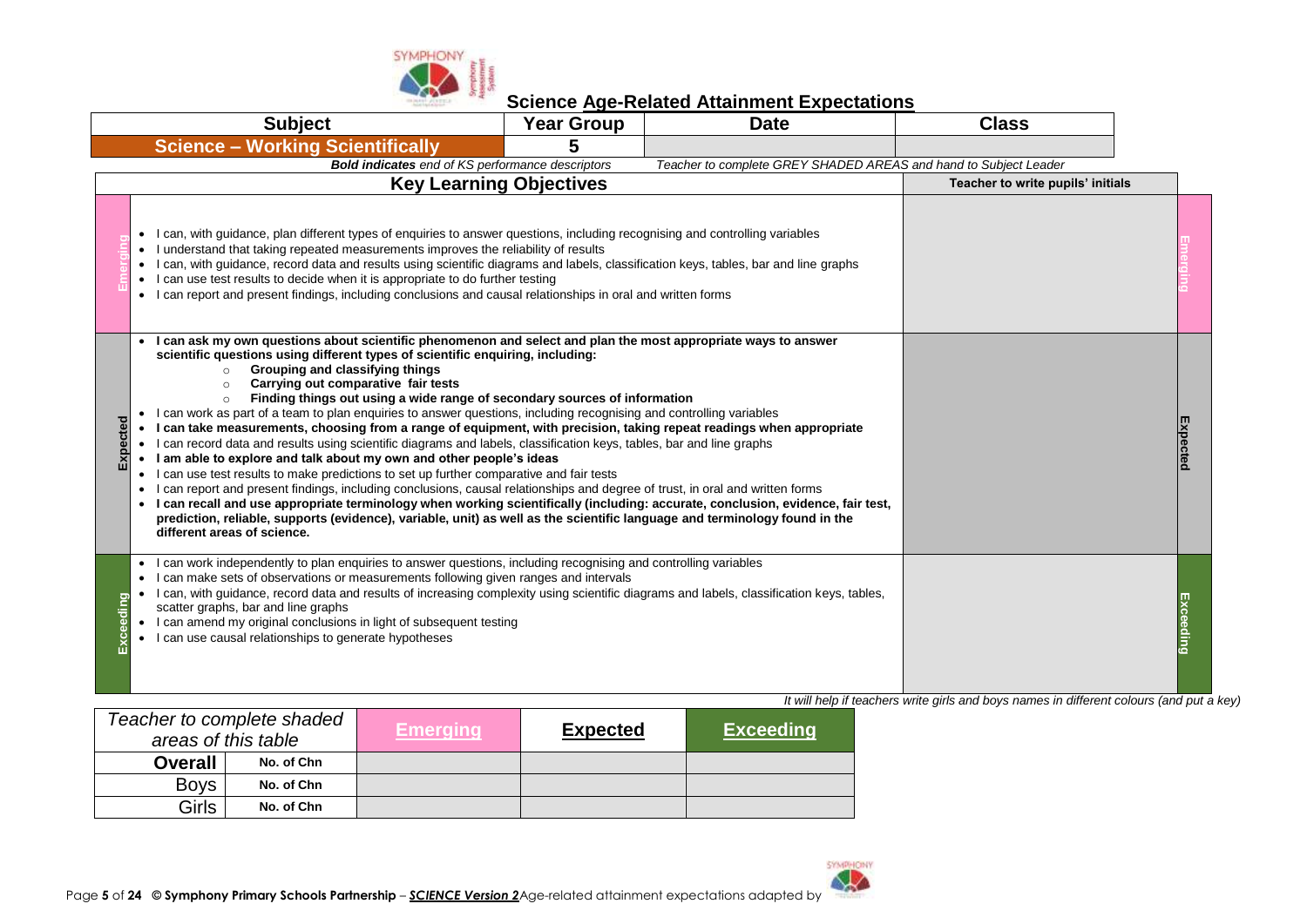

|                                                                      | <b>Subject</b>                                                                                                                                                                                                                                                                                                                                                                                                                                                                                                                                                                                                                                                                                                                                                                                                                                                                                                                                                                                                                                                                                                                                                                                                                                                                                                                                                                                                                                                                                                                                                                                                                                                                                                                                                                                                                                                                                                                                                                      | <b>Year Group</b>                    | <b>Date</b>                                                      | <b>Class</b> |  |          |
|----------------------------------------------------------------------|-------------------------------------------------------------------------------------------------------------------------------------------------------------------------------------------------------------------------------------------------------------------------------------------------------------------------------------------------------------------------------------------------------------------------------------------------------------------------------------------------------------------------------------------------------------------------------------------------------------------------------------------------------------------------------------------------------------------------------------------------------------------------------------------------------------------------------------------------------------------------------------------------------------------------------------------------------------------------------------------------------------------------------------------------------------------------------------------------------------------------------------------------------------------------------------------------------------------------------------------------------------------------------------------------------------------------------------------------------------------------------------------------------------------------------------------------------------------------------------------------------------------------------------------------------------------------------------------------------------------------------------------------------------------------------------------------------------------------------------------------------------------------------------------------------------------------------------------------------------------------------------------------------------------------------------------------------------------------------------|--------------------------------------|------------------------------------------------------------------|--------------|--|----------|
|                                                                      | <b>Science - Working Scientifically</b>                                                                                                                                                                                                                                                                                                                                                                                                                                                                                                                                                                                                                                                                                                                                                                                                                                                                                                                                                                                                                                                                                                                                                                                                                                                                                                                                                                                                                                                                                                                                                                                                                                                                                                                                                                                                                                                                                                                                             | 6                                    |                                                                  |              |  |          |
|                                                                      | <b>Bold indicates</b> end of KS performance descriptors                                                                                                                                                                                                                                                                                                                                                                                                                                                                                                                                                                                                                                                                                                                                                                                                                                                                                                                                                                                                                                                                                                                                                                                                                                                                                                                                                                                                                                                                                                                                                                                                                                                                                                                                                                                                                                                                                                                             |                                      | Teacher to complete GREY SHADED AREAS and hand to Subject Leader |              |  |          |
|                                                                      | <b>Key Learning Objectives</b>                                                                                                                                                                                                                                                                                                                                                                                                                                                                                                                                                                                                                                                                                                                                                                                                                                                                                                                                                                                                                                                                                                                                                                                                                                                                                                                                                                                                                                                                                                                                                                                                                                                                                                                                                                                                                                                                                                                                                      | Teacher to write pupils'<br>initials |                                                                  |              |  |          |
|                                                                      | I can work as part of a group to plan more sophisticated scientific enquiries to answer questions, including recognising and controlling variables<br>$\bullet$<br>• I understand the importance of working in a systematic way when taking repeated measurements<br>• I can record data and results of increasing complexity using scientific diagrams and labels, classification keys, tables, scatter graphs, bar and line graphs<br>• I can identify scientific evidence that has been used to support the findings and conclusions<br>• I can identify whether further comparative and fair tests and observations are required                                                                                                                                                                                                                                                                                                                                                                                                                                                                                                                                                                                                                                                                                                                                                                                                                                                                                                                                                                                                                                                                                                                                                                                                                                                                                                                                                |                                      |                                                                  |              |  |          |
| ត<br>also in year<br>are<br>Expected<br>ectives<br>ā<br>(highlighted | I can plan more sophisticated scientific enquiries to answer questions, including recognising and controlling variables<br>$\bullet$<br>I can ask my own questions about scientific phenomenon and select and plan the most appropriate ways to answer scientific questions using different<br>types of scientific enquiring, including:<br>Observing changes over different periods of time<br>$\circ$<br><b>Noticing patterns</b><br>$\Omega$<br><b>Grouping and Classifying things</b><br>$\circ$<br>Carrying out comparative and fair tests<br>$\circ$<br>Finding things out using a wide range of secondary sources of information<br>$\circ$<br>I can use evidence from a range of sources to justify my ideas<br>. I am beginning to recognise how abstract ideas help to understand and predict how the world operates<br>• I can identify scientific evidence that has been used to support or refute ideas or arguments, and am beginning to understand how scientific ideas change<br>and develop over time<br>• I can justify my choices of data collection method and number of observations and measurements, including taking repeated readings when<br>appropriate<br>• I can choose the most appropriate method to record data and results of increasing complexity<br>• I am able to analyse functions, relationships and interactions systematically<br>• I can draw conclusions based on my data and observations<br>. I can use my scientific knowledge and understanding to explain my findings through talk, in written forms or in other ways.<br>• I understand the advantages and disadvantages of further comparative and fair testing<br>• I can recall, read, spell and pronounce appropriate terminology when working scientifically (including: accurate, conclusion, evidence, fair test,<br>prediction, reliable, supports (evidence), variable, unit) as well as the scientific language and terminology found in the different areas of science. |                                      |                                                                  |              |  | Expectec |
| eding<br>စ္ပ                                                         | • I can carry out sophisticated scientific enquiries, controlling all variables and recognising the impact of the different variables upon results<br>• I can identify limitations and inconsistencies within and between sets of data<br>• I can decide upon the most appropriate format to present scientific data, e.g. using line graphs for continuous variables<br>• I can describe scientific evidence that supports or refutes particular ideas or arguments, including those in development<br>• I can use my knowledge of further comparative and fair testing to design my own experiments and analyse the data that I collect.                                                                                                                                                                                                                                                                                                                                                                                                                                                                                                                                                                                                                                                                                                                                                                                                                                                                                                                                                                                                                                                                                                                                                                                                                                                                                                                                          |                                      |                                                                  |              |  |          |

|                | Teacher to complete shaded<br>areas of this table | <b>Emerging</b> | <b>Expected</b> | <b>Exceeding</b> |
|----------------|---------------------------------------------------|-----------------|-----------------|------------------|
| <b>Overall</b> | No. of Chn                                        |                 |                 |                  |
| <b>Boys</b>    | No. of Chn                                        |                 |                 |                  |
| Girls          | No. of Chn                                        |                 |                 |                  |

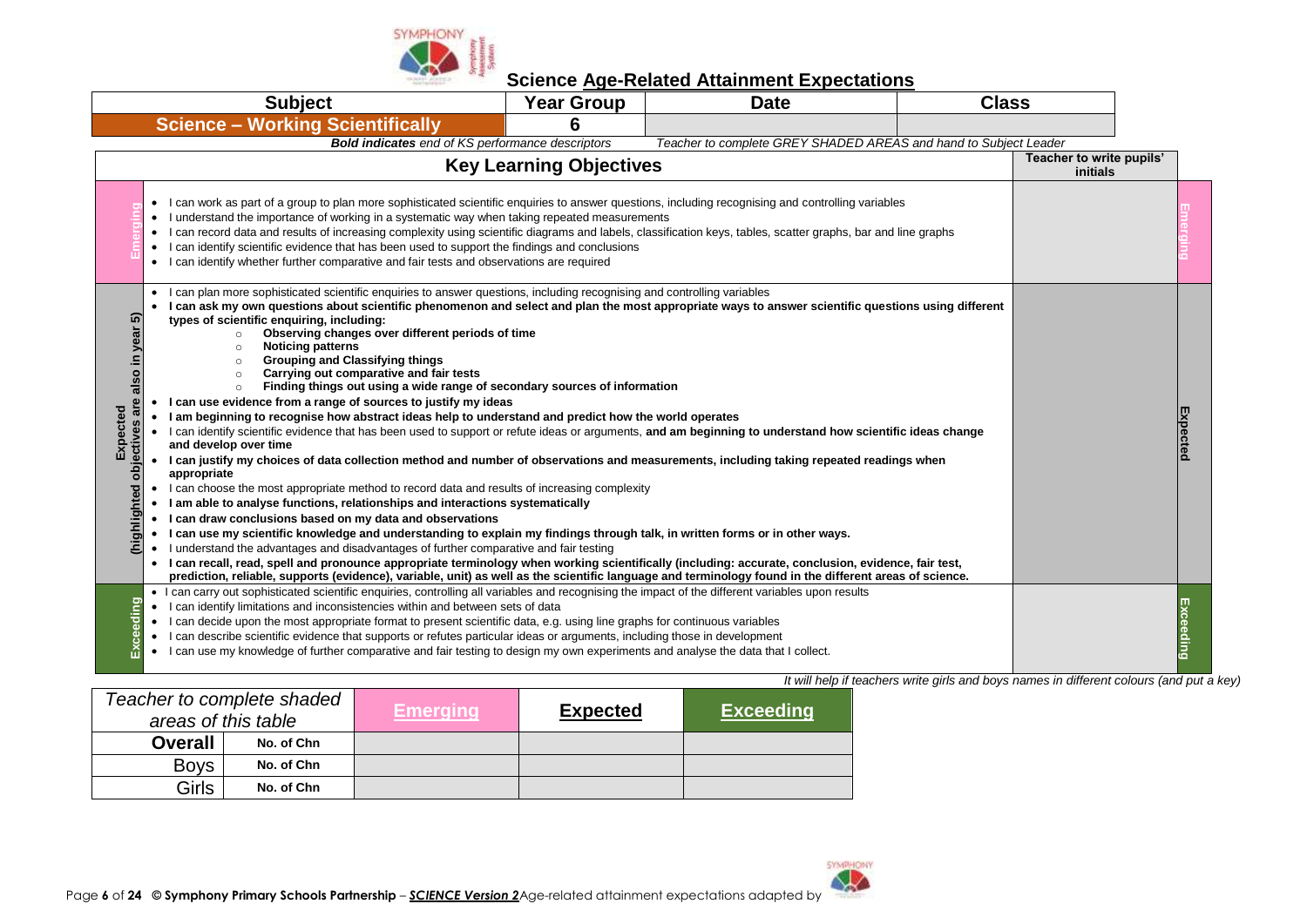

|          | <b>Subject</b>                                                                                                                                                                                                                                | <b>Key Stage</b> | <b>Date</b>                                                      | <b>Class</b>                      |          |
|----------|-----------------------------------------------------------------------------------------------------------------------------------------------------------------------------------------------------------------------------------------------|------------------|------------------------------------------------------------------|-----------------------------------|----------|
|          | <b>Science - Life Processes &amp; Living Things</b><br><b>Seasonal Change</b>                                                                                                                                                                 |                  |                                                                  |                                   |          |
|          | <b>Bold indicates</b> end of KS performance descriptors                                                                                                                                                                                       |                  | Teacher to complete GREY SHADED AREAS and hand to Subject Leader |                                   |          |
|          | <b>Key Learning Objectives</b>                                                                                                                                                                                                                |                  |                                                                  | Teacher to write pupils' initials |          |
|          | I know that there are four seasons<br>$\bullet$<br>can name the four seasons<br>$\bullet$<br>I can say which season we are in<br>$\bullet$                                                                                                    |                  |                                                                  |                                   |          |
| pected   | I can observe changes across the four seasons (at least: living things, weather, day length, temperature)<br>$\bullet$<br>can observe and describe the weather associated with each season<br>I understand how day length varies<br>$\bullet$ |                  |                                                                  |                                   | Expected |
| xceeding | I can explain how seasonal changes affect plants and animals<br>$\bullet$<br>I can describe the similarities and differences between the seasons<br>$\bullet$                                                                                 |                  |                                                                  |                                   | Exceedin |

|                | Teacher to complete shaded<br>areas of this table | Emerging' | <b>Expected</b> | <b>Exceeding</b> |
|----------------|---------------------------------------------------|-----------|-----------------|------------------|
| <b>Overall</b> | No. of Chn                                        |           |                 |                  |
| <b>Boys</b>    | No. of Chn                                        |           |                 |                  |
| Girls          | No. of Chn                                        |           |                 |                  |

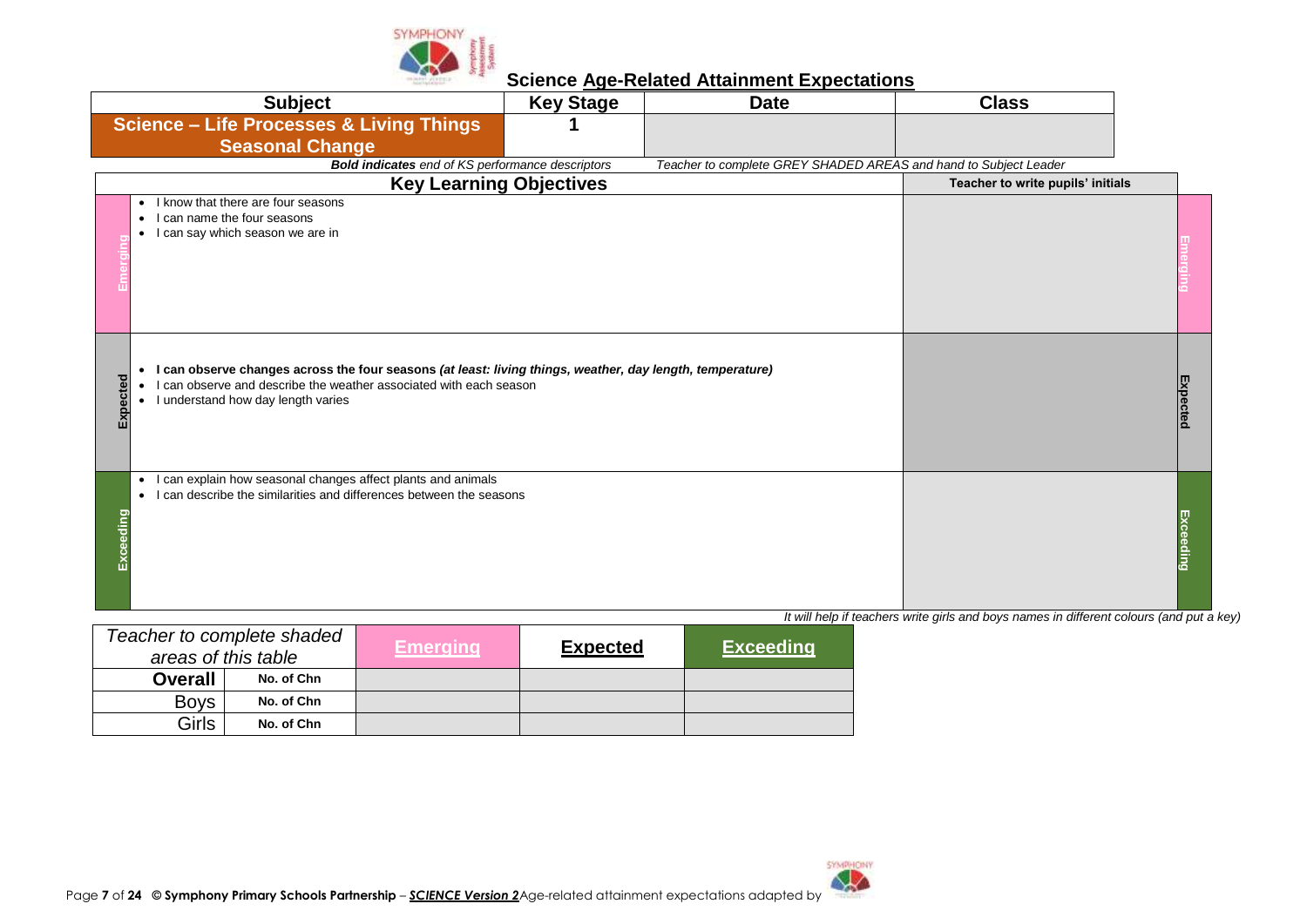

| <b>Subject</b>                                                                                                                                                                                                                                                                                                                                                                                                                       | <b>Key Stage</b>                                        | <b>Date</b>                                                      | <b>Class</b>                                                                       |  |
|--------------------------------------------------------------------------------------------------------------------------------------------------------------------------------------------------------------------------------------------------------------------------------------------------------------------------------------------------------------------------------------------------------------------------------------|---------------------------------------------------------|------------------------------------------------------------------|------------------------------------------------------------------------------------|--|
| <b>Science - Life Processes &amp; Living Things</b><br><b>Plants</b>                                                                                                                                                                                                                                                                                                                                                                 |                                                         |                                                                  |                                                                                    |  |
|                                                                                                                                                                                                                                                                                                                                                                                                                                      | <b>Bold indicates</b> end of KS performance descriptors | Teacher to complete GREY SHADED AREAS and hand to Subject Leader |                                                                                    |  |
|                                                                                                                                                                                                                                                                                                                                                                                                                                      | <b>Key Learning Objectives</b>                          |                                                                  | Teacher to write pupils' initials                                                  |  |
| can name some common plants and trees<br>I can name and locate part of a flowering plants or trees (at least: flower, leaf, root, stem, trunk, seed, branch and petal)<br>know that all plants start life as a seed/bulb<br>can recognise some of the conditions required for plants to grow and stay healthy<br>$\bullet$                                                                                                           |                                                         |                                                                  |                                                                                    |  |
| can identify and name a variety of common wild and garden plants, including deciduous and evergreen trees<br>$\bullet$<br>can identify and describe the basic structure of a variety of common flowering plants, including trees<br>pected<br>I can observe and describe how seeds and bulbs grow into mature plants<br>I can find out and describe how plants need water, light and a suitable temperature to grow and stay healthy |                                                         |                                                                  |                                                                                    |  |
| can describe the characteristics of common plants and trees<br>$\bullet$<br>can start to explain the basic function of the roots, stem and flowers in common plants<br>can recall the main stages in the life cycle of common plants<br>eeding<br>I can make and test predictions about how plant health and growth will be affected by changes to their water, light and<br>temperature                                             |                                                         |                                                                  | It will holp if togethere write airle and boys names in different solours (and nut |  |

*It will help if teachers write girls and boys names in different colours (and put a key)*

|                | Teacher to complete shaded<br>areas of this table | Emerging | <b>Expected</b> | <b>Exceeding</b> |
|----------------|---------------------------------------------------|----------|-----------------|------------------|
| <b>Overall</b> | No. of Chn                                        |          |                 |                  |
| <b>Boys</b>    | No. of Chn                                        |          |                 |                  |
| Girls          | No. of Chn                                        |          |                 |                  |

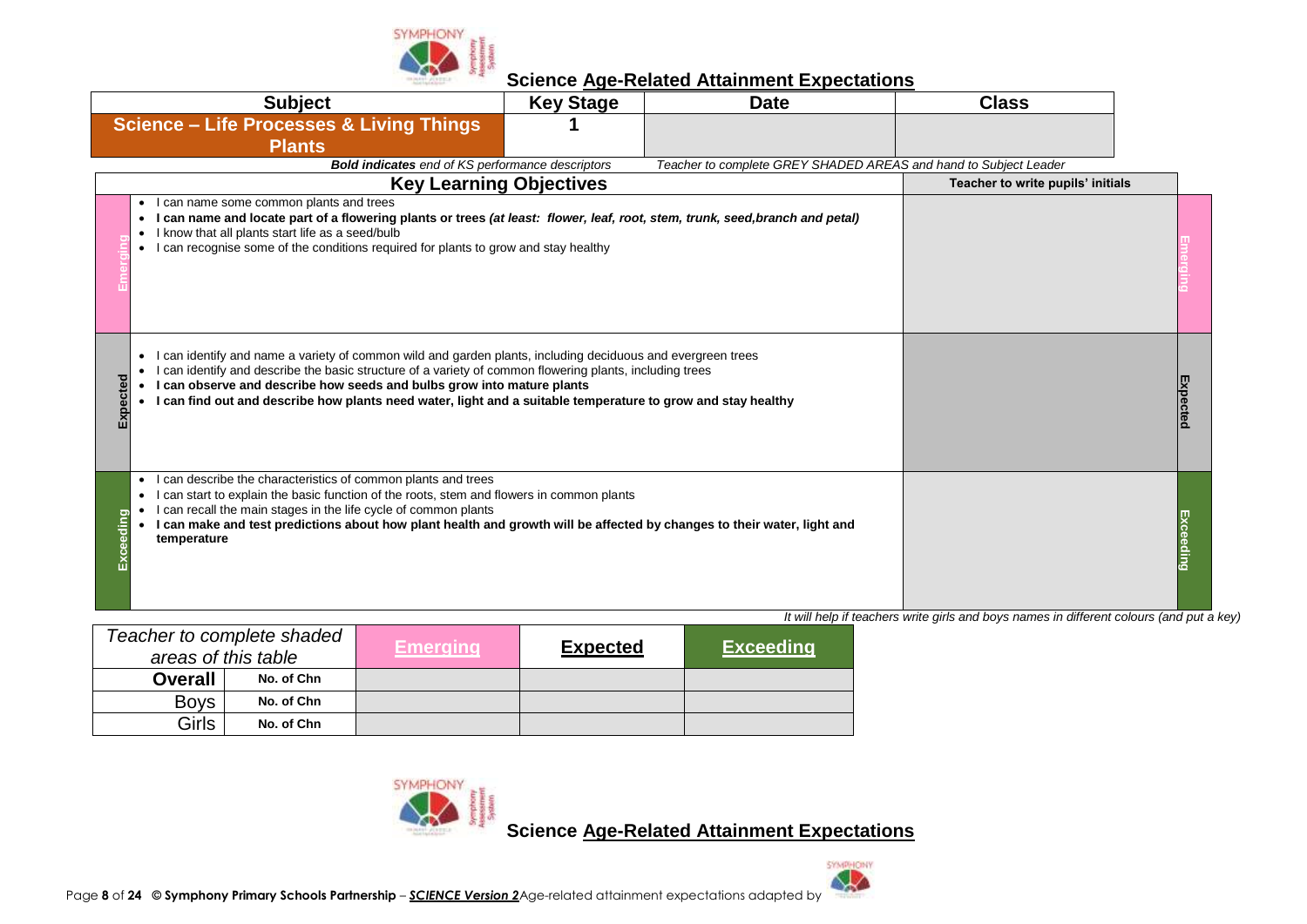|              | <b>Subject</b>                                                                                                                                                                                                                                                                                                                                                                                                                                                                                                                                                                                                                                                                                                                                                                                                                                                                          | <b>Key Stage</b> | <b>Date</b>                                                      | <b>Class</b>                      |          |
|--------------|-----------------------------------------------------------------------------------------------------------------------------------------------------------------------------------------------------------------------------------------------------------------------------------------------------------------------------------------------------------------------------------------------------------------------------------------------------------------------------------------------------------------------------------------------------------------------------------------------------------------------------------------------------------------------------------------------------------------------------------------------------------------------------------------------------------------------------------------------------------------------------------------|------------------|------------------------------------------------------------------|-----------------------------------|----------|
|              | <b>Science - Life Processes &amp; Living Things</b>                                                                                                                                                                                                                                                                                                                                                                                                                                                                                                                                                                                                                                                                                                                                                                                                                                     |                  |                                                                  |                                   |          |
|              | <b>Animals including humans</b>                                                                                                                                                                                                                                                                                                                                                                                                                                                                                                                                                                                                                                                                                                                                                                                                                                                         |                  |                                                                  |                                   |          |
|              | <b>Bold indicates</b> end of KS performance descriptors                                                                                                                                                                                                                                                                                                                                                                                                                                                                                                                                                                                                                                                                                                                                                                                                                                 |                  | Teacher to complete GREY SHADED AREAS and hand to Subject Leader |                                   |          |
|              | <b>Key Learning Objectives</b>                                                                                                                                                                                                                                                                                                                                                                                                                                                                                                                                                                                                                                                                                                                                                                                                                                                          |                  |                                                                  | Teacher to write pupils' initials |          |
|              | I can name some common animals including fish, amphibians, reptiles, birds and mammals<br>I can explain the difference between carnivores and herbivores<br>$\bullet$<br>I can describe and label the main external body parts of common animals<br>$\bullet$<br>I can identify, name, draw and label the basic parts of the human body and say which part is associated with each sense<br>$\bullet$<br>I can match common animals to their young; i.e. puppy $\rightarrow$ dog<br>$\bullet$<br>I can describe the basic needs of humans and animals; for survival (water, food, warmth, shelter)<br>• I know that lack of exercise and overeating fatty and sugary foods can result in weight gain and poor health                                                                                                                                                                    |                  |                                                                  |                                   |          |
| pected<br>Εx | I can identify and name a variety of common animals including fish, amphibians, reptiles, birds and mammals<br>$\bullet$<br>I can identify and name a variety of common animals that are carnivores, herbivores and omnivores<br>$\bullet$<br>I can describe and compare the structure of a variety of common animals<br>I can identify, name, draw and label finer body parts, e.g. wrist, chin, ankle, waist, shoulder, hips, etc.<br>I can describe the main changes as young animal offspring grow into adults (at least: between egg and adult bird; between<br>egg and adult insect; between baby and adult mammal).<br>I can find out about and describe the basic needs of animals, including humans, for survival (water, food and air)<br>$\bullet$<br>I can describe the importance for humans of exercise, eating the right amounts of different types of food, and hygiene |                  |                                                                  |                                   | Expected |
| 들<br>ш       | I can group common animals including fish, amphibians, reptiles, birds and mammals according to their characteristics<br>$\bullet$<br>I can explain, in simple terms, the function and importance of the main external body parts of common animals<br>$\bullet$<br>I can identify, name and label some of the major bones, e.g. the skull, rib cage, spine, etc.<br>I can recall the main stages in the life cycle of animals, including some more complex cases; i.e. frogs, butterflies, chickens, etc.<br>$\bullet$<br>I can describe the additional needs of humans and animals to enhance their life (comfort, company, stimulation)<br>I can describe both the immediate and long term effects of exercise, including breathing, heart rate and muscle development<br>$\bullet$                                                                                                  |                  |                                                                  |                                   |          |

|                | Teacher to complete shaded<br>areas of this table | <b>Emerging</b> | <b>Expected</b> | <b>Exceeding</b> |
|----------------|---------------------------------------------------|-----------------|-----------------|------------------|
| <b>Overall</b> | No. of Chn                                        |                 |                 |                  |
| <b>Boys</b>    | No. of Chn                                        |                 |                 |                  |
| Girls          | No. of Chn                                        |                 |                 |                  |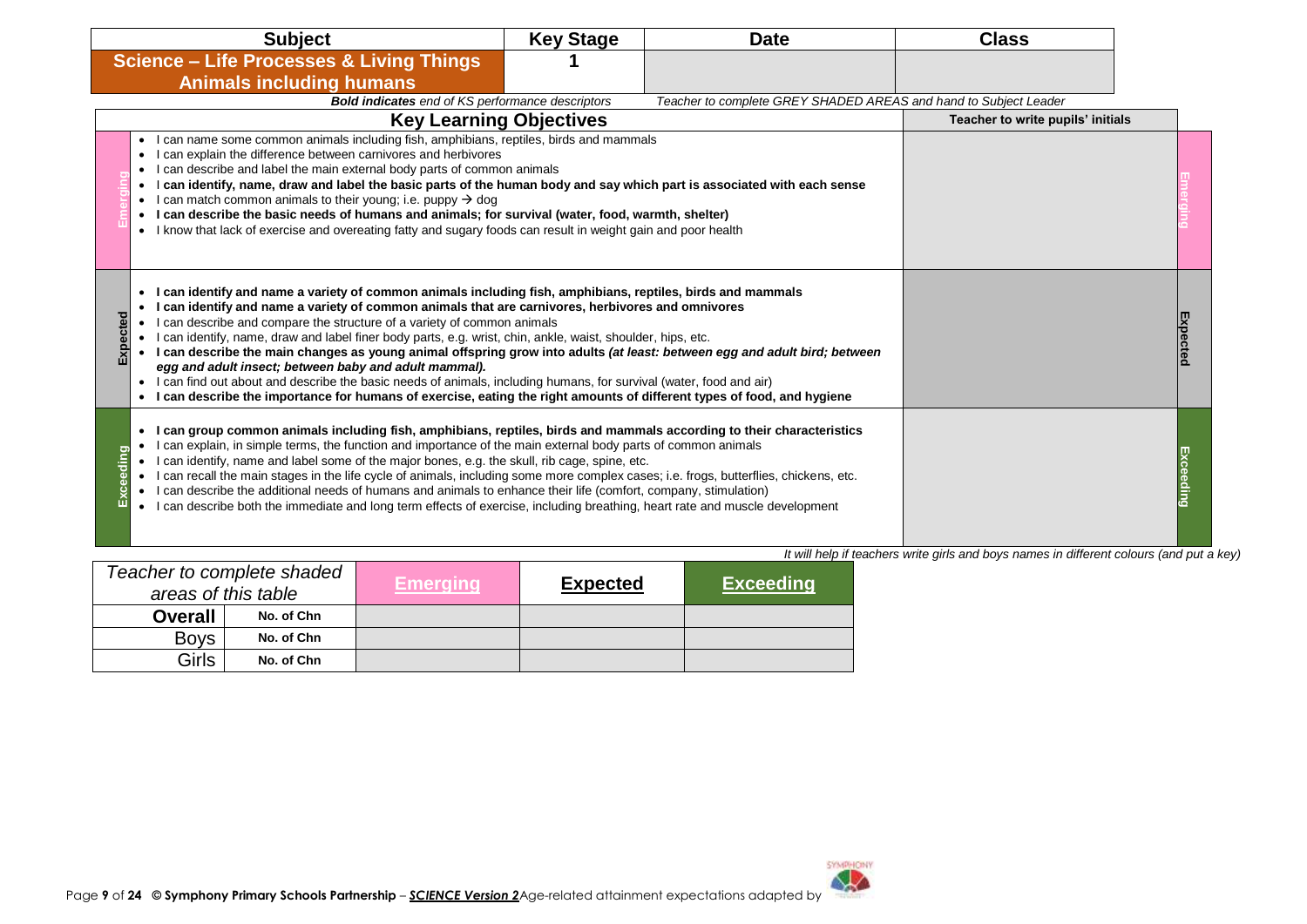

|             | <b>Subject</b>                                                                                                                                                                                                                                                                                                                                                                                                                                                                                                                                                                  | <b>Key Stage</b> | <b>Date</b>                                                      | <b>Class</b>                      |  |
|-------------|---------------------------------------------------------------------------------------------------------------------------------------------------------------------------------------------------------------------------------------------------------------------------------------------------------------------------------------------------------------------------------------------------------------------------------------------------------------------------------------------------------------------------------------------------------------------------------|------------------|------------------------------------------------------------------|-----------------------------------|--|
|             | <b>Science - Life Processes &amp; Living Things</b><br><b>Living things and their habitats</b>                                                                                                                                                                                                                                                                                                                                                                                                                                                                                  |                  |                                                                  |                                   |  |
|             | <b>Bold indicates</b> end of KS performance descriptors                                                                                                                                                                                                                                                                                                                                                                                                                                                                                                                         |                  | Teacher to complete GREY SHADED AREAS and hand to Subject Leader |                                   |  |
|             | <b>Key Learning Objectives</b>                                                                                                                                                                                                                                                                                                                                                                                                                                                                                                                                                  |                  |                                                                  | Teacher to write pupils' initials |  |
|             | I can sort items according to whether they are living, dead or have never been alive<br>I can match common animals to their habitats; i.e. penguin → polar region<br>I can identify and name common plants and animals found in the local environment<br>I can describe how animals obtain their food from plants and other animals.                                                                                                                                                                                                                                            |                  |                                                                  |                                   |  |
| cted<br>Exp | I can explore and compare the differences between things that are living, dead, and things that have never been alive<br>I can identify that most living things live in habitats to which they are suited<br>I can describe how different habitats provide for the basic needs of different kinds of animals and plants, and how they<br>depend on each other<br>I can identify and name a variety of plants and animals in their habitats, including micro-habitats<br>I can use the idea of a simple food chain, and identify and name different sources of food<br>$\bullet$ |                  |                                                                  |                                   |  |
| guip        | I can make accurate generalisations about groups of animals/objects<br>I understand how current changes to the environment (natural and man-made) are impacting upon animal and plant populations<br>can explain simple ways in which animals are suited to their habitat<br>I can start to construct simple food chains                                                                                                                                                                                                                                                        |                  |                                                                  |                                   |  |

|                | Teacher to complete shaded<br>areas of this table | <b>Emerging</b> | <b>Expected</b> | <b>Exceeding</b> |
|----------------|---------------------------------------------------|-----------------|-----------------|------------------|
| <b>Overall</b> | No. of Chn                                        |                 |                 |                  |
| <b>Boys</b>    | No. of Chn                                        |                 |                 |                  |
| <b>Girls</b>   | No. of Chn                                        |                 |                 |                  |

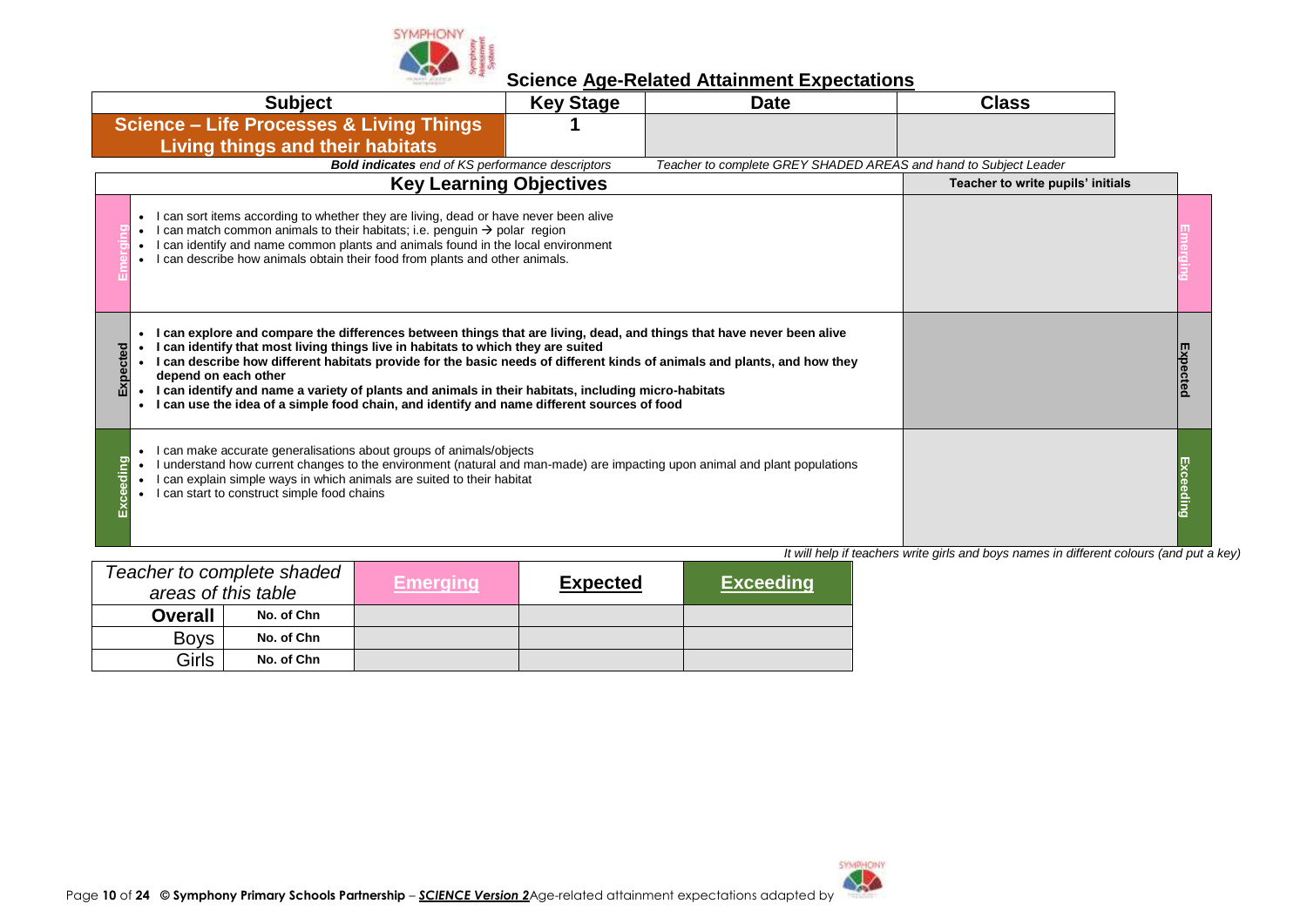

| <b>Science - Materials &amp; their Properties</b><br><b>Materials</b><br>Teacher to complete GREY SHADED AREAS and hand to Subject Leader<br><b>Key Learning Objectives</b><br>Teacher to write pupils' initials<br>can find objects made from a given material<br>can name some everyday materials<br>can describe the appearance and texture of some everyday materials<br>can compare and group together a variety of everyday materials on the basis of their appearance and texture<br>can say why a material has been used to make a common object<br>can say which objects shape can be changed and those whose shape is permanent<br>I can distinguish between an object and the material from which it is made<br>l can identify and name a variety of everyday materials, including wood, plastic, glass, metal, water, and rock<br>can describe the simple physical properties of a variety of everyday materials<br>I can compare and group together a variety of everyday materials on the basis of their simple physical properties<br>I can identify and compare the suitability of everyday materials, including wood, metal, plastic, glass, brick, rock, paper and<br>cardboard for particular uses (using scientific vocabulary i.e. transparent, opaque, durable, rigid, permeable, etc.)<br>I can find out how the shapes of solid objects made from some materials can be changed by squashing, bending, twisting<br>and stretching<br>can explain the difference between naturally occurring man-made materials<br>can identify and name a selection of common metals and plastics<br>$\bullet$<br>can link the simple physical properties of a variety of everyday materials to their uses<br>can compare and group together a variety of everyday materials according to criteria that I have devised myself<br>can devise and carry out my own tests to assess the suitability of materials for a given purpose<br>can explain, in basic terms, how heating and cooling can be used to change some objects / materials | <b>Subject</b> | <b>Key Stage</b> | <b>Date</b> | <b>Class</b> |  |
|--------------------------------------------------------------------------------------------------------------------------------------------------------------------------------------------------------------------------------------------------------------------------------------------------------------------------------------------------------------------------------------------------------------------------------------------------------------------------------------------------------------------------------------------------------------------------------------------------------------------------------------------------------------------------------------------------------------------------------------------------------------------------------------------------------------------------------------------------------------------------------------------------------------------------------------------------------------------------------------------------------------------------------------------------------------------------------------------------------------------------------------------------------------------------------------------------------------------------------------------------------------------------------------------------------------------------------------------------------------------------------------------------------------------------------------------------------------------------------------------------------------------------------------------------------------------------------------------------------------------------------------------------------------------------------------------------------------------------------------------------------------------------------------------------------------------------------------------------------------------------------------------------------------------------------------------------------------------------------------------------------------------------------------------------|----------------|------------------|-------------|--------------|--|
|                                                                                                                                                                                                                                                                                                                                                                                                                                                                                                                                                                                                                                                                                                                                                                                                                                                                                                                                                                                                                                                                                                                                                                                                                                                                                                                                                                                                                                                                                                                                                                                                                                                                                                                                                                                                                                                                                                                                                                                                                                                  |                |                  |             |              |  |
|                                                                                                                                                                                                                                                                                                                                                                                                                                                                                                                                                                                                                                                                                                                                                                                                                                                                                                                                                                                                                                                                                                                                                                                                                                                                                                                                                                                                                                                                                                                                                                                                                                                                                                                                                                                                                                                                                                                                                                                                                                                  |                |                  |             |              |  |
|                                                                                                                                                                                                                                                                                                                                                                                                                                                                                                                                                                                                                                                                                                                                                                                                                                                                                                                                                                                                                                                                                                                                                                                                                                                                                                                                                                                                                                                                                                                                                                                                                                                                                                                                                                                                                                                                                                                                                                                                                                                  |                |                  |             |              |  |
|                                                                                                                                                                                                                                                                                                                                                                                                                                                                                                                                                                                                                                                                                                                                                                                                                                                                                                                                                                                                                                                                                                                                                                                                                                                                                                                                                                                                                                                                                                                                                                                                                                                                                                                                                                                                                                                                                                                                                                                                                                                  |                |                  |             |              |  |
|                                                                                                                                                                                                                                                                                                                                                                                                                                                                                                                                                                                                                                                                                                                                                                                                                                                                                                                                                                                                                                                                                                                                                                                                                                                                                                                                                                                                                                                                                                                                                                                                                                                                                                                                                                                                                                                                                                                                                                                                                                                  |                |                  |             |              |  |
|                                                                                                                                                                                                                                                                                                                                                                                                                                                                                                                                                                                                                                                                                                                                                                                                                                                                                                                                                                                                                                                                                                                                                                                                                                                                                                                                                                                                                                                                                                                                                                                                                                                                                                                                                                                                                                                                                                                                                                                                                                                  |                |                  |             |              |  |

|                | Teacher to complete shaded<br>areas of this table | Emerging' | <b>Expected</b> | <b>Exceeding</b> |
|----------------|---------------------------------------------------|-----------|-----------------|------------------|
| <b>Overall</b> | No. of Chn                                        |           |                 |                  |
| <b>Boys</b>    | No. of Chn                                        |           |                 |                  |
| Girls          | No. of Chn                                        |           |                 |                  |

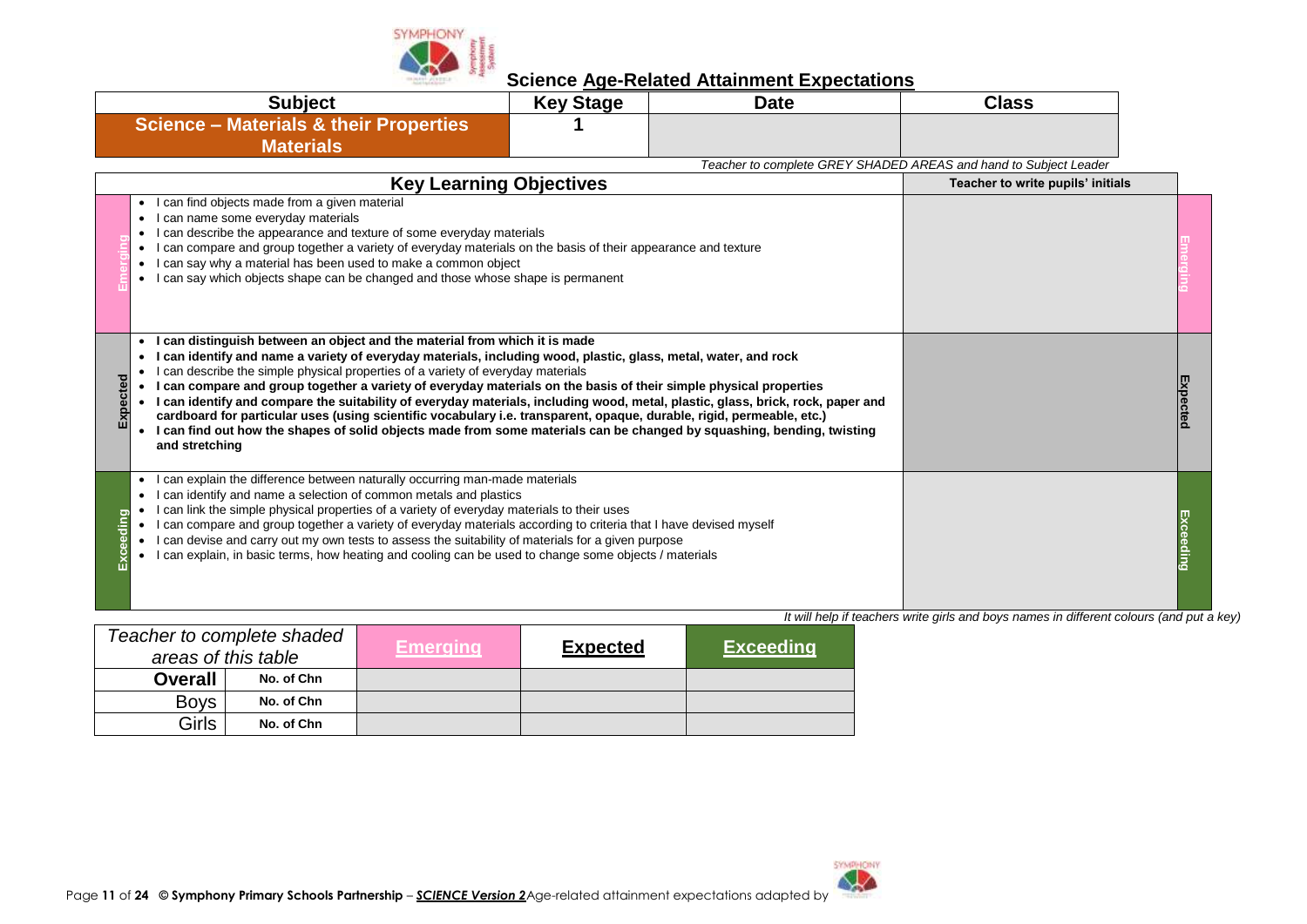

| <b>Science - Life Processes &amp; Living Things</b><br>2<br><b>Plants</b><br><b>Bold indicates</b> end of KS performance descriptors<br>Teacher to complete GREY SHADED AREAS and hand to Subject Leader<br><b>Key Learning Objectives</b><br>Teacher to write pupils' initials<br>can explain the function of roots and flowers in common flowering plants<br>I am starting to understand that plants need more than just water, light and a suitable temperature to grow and stay healthy<br>I know that water is taken up from the soil by plant roots<br>I can identify and label some of the main parts of a flower (e.g. stigma, style, ovary, anther, filament or sepal)<br>I can identify, locate and describe the functions of different parts of flowering plants, incl. roots, stem/trunk, leaves and flowers<br>can explore the requirements of plants for life and growth (air, light, water, nutrients from soil, and room to grow) and how they vary from<br>plant to plant<br>I can investigate the way in which water and nutrients are transported within plants<br>I can explore the part that flowers play in the life cycle of plants, including pollination, seed formation and seed dispersal<br>I can describe how plants are affected by their environment and changes to growing conditions<br>m | <b>Subject</b> | <b>Key Stage</b> | <b>Date</b> | <b>Class</b> |  |
|----------------------------------------------------------------------------------------------------------------------------------------------------------------------------------------------------------------------------------------------------------------------------------------------------------------------------------------------------------------------------------------------------------------------------------------------------------------------------------------------------------------------------------------------------------------------------------------------------------------------------------------------------------------------------------------------------------------------------------------------------------------------------------------------------------------------------------------------------------------------------------------------------------------------------------------------------------------------------------------------------------------------------------------------------------------------------------------------------------------------------------------------------------------------------------------------------------------------------------------------------------------------------------------------------------------------------|----------------|------------------|-------------|--------------|--|
|                                                                                                                                                                                                                                                                                                                                                                                                                                                                                                                                                                                                                                                                                                                                                                                                                                                                                                                                                                                                                                                                                                                                                                                                                                                                                                                            |                |                  |             |              |  |
|                                                                                                                                                                                                                                                                                                                                                                                                                                                                                                                                                                                                                                                                                                                                                                                                                                                                                                                                                                                                                                                                                                                                                                                                                                                                                                                            |                |                  |             |              |  |
|                                                                                                                                                                                                                                                                                                                                                                                                                                                                                                                                                                                                                                                                                                                                                                                                                                                                                                                                                                                                                                                                                                                                                                                                                                                                                                                            |                |                  |             |              |  |
|                                                                                                                                                                                                                                                                                                                                                                                                                                                                                                                                                                                                                                                                                                                                                                                                                                                                                                                                                                                                                                                                                                                                                                                                                                                                                                                            |                |                  |             |              |  |
|                                                                                                                                                                                                                                                                                                                                                                                                                                                                                                                                                                                                                                                                                                                                                                                                                                                                                                                                                                                                                                                                                                                                                                                                                                                                                                                            |                |                  |             |              |  |
|                                                                                                                                                                                                                                                                                                                                                                                                                                                                                                                                                                                                                                                                                                                                                                                                                                                                                                                                                                                                                                                                                                                                                                                                                                                                                                                            |                |                  |             |              |  |
| can identify and describe the functions of different parts of flowering plants, and apply this knowledge to unfamiliar plants<br>$\bullet$<br>can give examples of plants that do not conform to common requirements for growth (e.g. desert, water and air plants)<br>can explain the process of transpiration in plants using appropriate scientific vocabulary<br>can explain reproduction in plants using appropriate scientific vocabulary<br>It will help if teachers write girls and boys names in different colours (and put a key)                                                                                                                                                                                                                                                                                                                                                                                                                                                                                                                                                                                                                                                                                                                                                                                |                |                  |             |              |  |

| Teacher to complete shaded<br>areas of this table |            | <b>Emerging</b> | <b>Expected</b> | <b>Exceeding</b> |
|---------------------------------------------------|------------|-----------------|-----------------|------------------|
| <b>Overall</b>                                    | No. of Chn |                 |                 |                  |
| <b>Boys</b>                                       | No. of Chn |                 |                 |                  |
| Girls                                             | No. of Chn |                 |                 |                  |

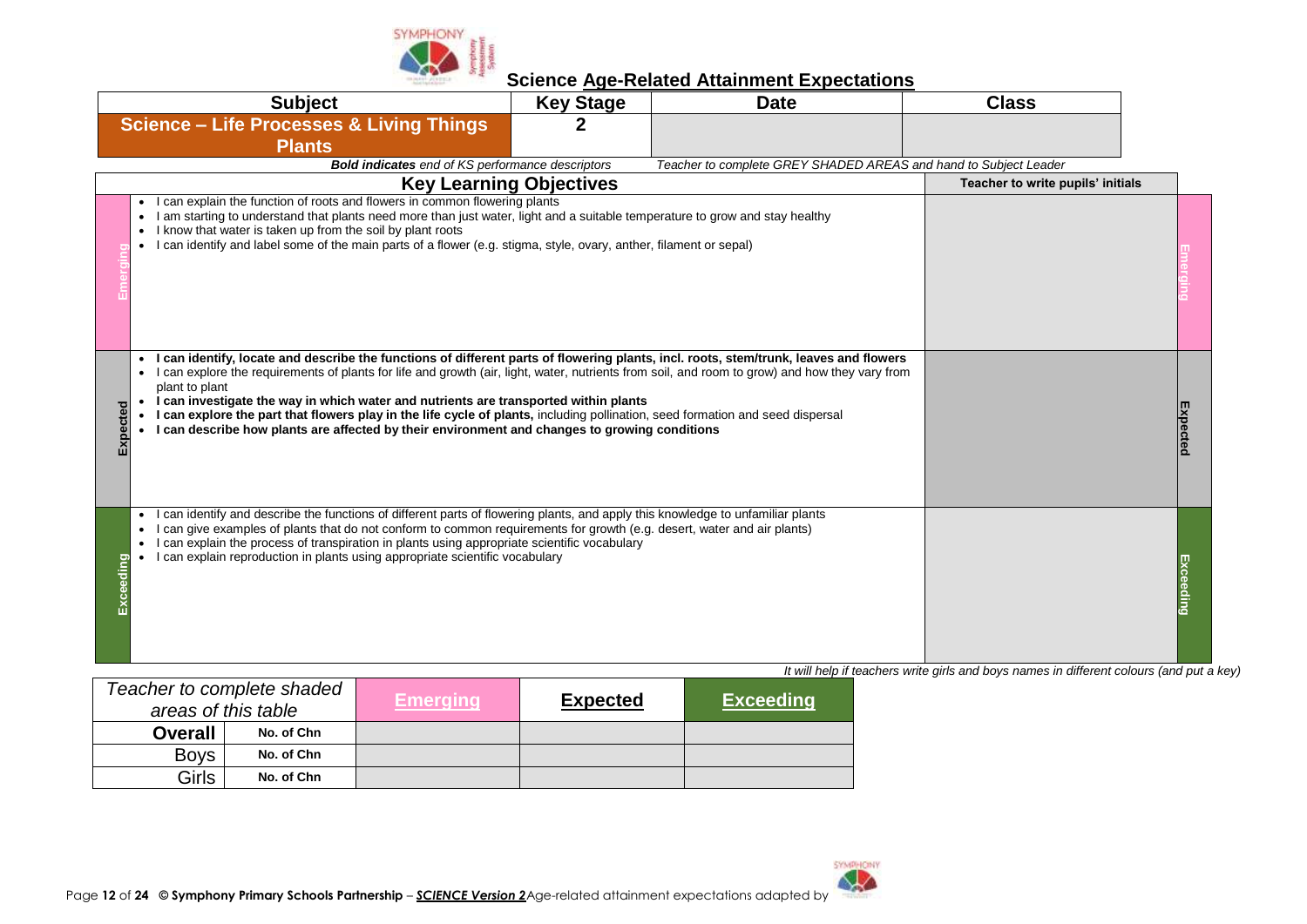

| <b>Subject</b>                                                                                                                                                                                                                                                                                                                       | <b>Key Stage</b> | <b>Date</b>                                                      | <b>Class</b>                                                                             |  |
|--------------------------------------------------------------------------------------------------------------------------------------------------------------------------------------------------------------------------------------------------------------------------------------------------------------------------------------|------------------|------------------------------------------------------------------|------------------------------------------------------------------------------------------|--|
| <b>Science - Life Processes &amp; Living Things</b>                                                                                                                                                                                                                                                                                  | $\mathbf{2}$     |                                                                  |                                                                                          |  |
| <b>Rocks</b>                                                                                                                                                                                                                                                                                                                         |                  |                                                                  |                                                                                          |  |
| <b>Bold indicates</b> end of KS performance descriptors                                                                                                                                                                                                                                                                              |                  | Teacher to complete GREY SHADED AREAS and hand to Subject Leader |                                                                                          |  |
| <b>Key Learning Objectives</b>                                                                                                                                                                                                                                                                                                       |                  |                                                                  | Teacher to write pupils' initials                                                        |  |
| • I can group together different kinds of rocks on the basis of their appearance<br>• I know that fossils are evidence of plants and creatures that lived a long time ago<br>• I know that plants and animals become part of the soil when they decompose                                                                            |                  |                                                                  |                                                                                          |  |
| • I can group, classify and identify different kinds of rocks on the basis of their appearance and simple physical properties (at<br>least: appearance, hardness)<br>I can describe, in simple terms, how fossils are formed when things that have lived are trapped within rock<br>I can describe the composition of soil           |                  |                                                                  |                                                                                          |  |
| • I can identify, name and group different rocks, incl. slate, granite, marble, flint, sandstone, limestone and quartz<br>I understand that the position of fossils within layers of rock can date how long ago the plants or creatures lived<br>• I can name and describe the three main soil types (sandy, clay and loam)<br>eding |                  |                                                                  | It will help if teachers write girls and boys names in different colours (and put a key) |  |

| Teacher to complete shaded<br>areas of this table |            | <b>Emerging</b> | <b>Expected</b> | <b>Exceeding</b> |
|---------------------------------------------------|------------|-----------------|-----------------|------------------|
| <b>Overall</b>                                    | No. of Chn |                 |                 |                  |
| <b>Boys</b>                                       | No. of Chn |                 |                 |                  |
| Girls                                             | No. of Chn |                 |                 |                  |

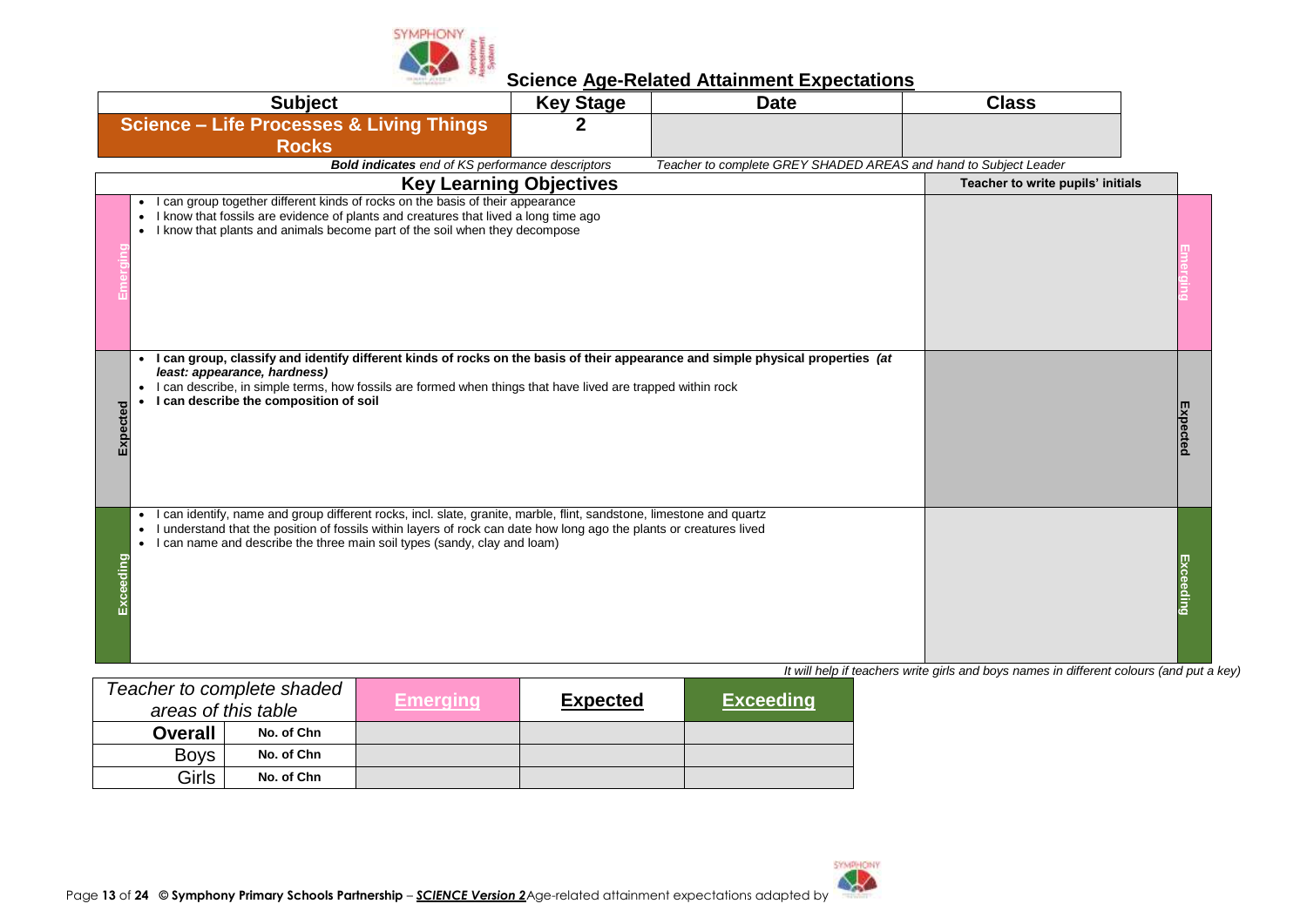

| <b>Subject</b>                                                                                                                                                                                                                                                                                                                                                                                                                                                                                                                                                                            | <b>Key Stage</b>   | <b>Date</b>                                                      | <b>Class</b>                                                                             |  |
|-------------------------------------------------------------------------------------------------------------------------------------------------------------------------------------------------------------------------------------------------------------------------------------------------------------------------------------------------------------------------------------------------------------------------------------------------------------------------------------------------------------------------------------------------------------------------------------------|--------------------|------------------------------------------------------------------|------------------------------------------------------------------------------------------|--|
| <b>Science - Life Processes &amp; Living Things</b>                                                                                                                                                                                                                                                                                                                                                                                                                                                                                                                                       | Lower <sub>2</sub> |                                                                  |                                                                                          |  |
| <b>Animals including humans</b>                                                                                                                                                                                                                                                                                                                                                                                                                                                                                                                                                           |                    |                                                                  |                                                                                          |  |
| <b>Bold indicates</b> end of KS performance descriptors                                                                                                                                                                                                                                                                                                                                                                                                                                                                                                                                   |                    | Teacher to complete GREY SHADED AREAS and hand to Subject Leader |                                                                                          |  |
| <b>Key Learning Objectives</b>                                                                                                                                                                                                                                                                                                                                                                                                                                                                                                                                                            |                    |                                                                  | Teacher to write pupils' initials                                                        |  |
| • I can explain the importance of the main food groups, incl. carbohydrates, fruit and vegetables, proteins, dairy, sugars and fats<br>I understand that humans and other animals have skeletons for support, and can describe common joints (hinge, ball and socket)<br>I can name and locate some of the basic parts of the digestive, musclosketal and circulatory systems in humans-animals<br>I can name the different types of teeth in humans<br>• I can construct simple food chains                                                                                              |                    |                                                                  |                                                                                          |  |
| I can identify that animals, including humans, need the right types and amount of nutrition, and that they cannot make their own food; they<br>get nutrition from what they eat<br>I can identify that humans and some other animals have skeletons and muscles for support, protection and movement<br>I can describe the simple functions of the basic parts of the digestive system in humans<br>I can identify the different types of teeth in humans and their simple functions<br>I can construct and interpret a variety of food chains, identifying producers, predators and prey |                    |                                                                  |                                                                                          |  |
| • I can identify food sources for a variety of different animals, understanding that they do not need the same balance as humans<br>I can describe how some animals have exoskeletons or shells for support and protection<br>can describe the process of digestion in humans, in the correct sequence<br>I can identify the different types of teeth and their simple functions in humans and other animals<br>I can predict what will happen when an element within a food chain increases/decreases                                                                                    |                    |                                                                  |                                                                                          |  |
|                                                                                                                                                                                                                                                                                                                                                                                                                                                                                                                                                                                           |                    |                                                                  | It will help if teachers write girls and boys names in different colours (and put a key) |  |

| Teacher to complete shaded<br>areas of this table |            | <b>Emerging</b> | <b>Expected</b> | <b>Exceeding</b> |
|---------------------------------------------------|------------|-----------------|-----------------|------------------|
| <b>Overall</b>                                    | No. of Chn |                 |                 |                  |
| <b>Boys</b>                                       | No. of Chn |                 |                 |                  |
| Girls                                             | No. of Chn |                 |                 |                  |

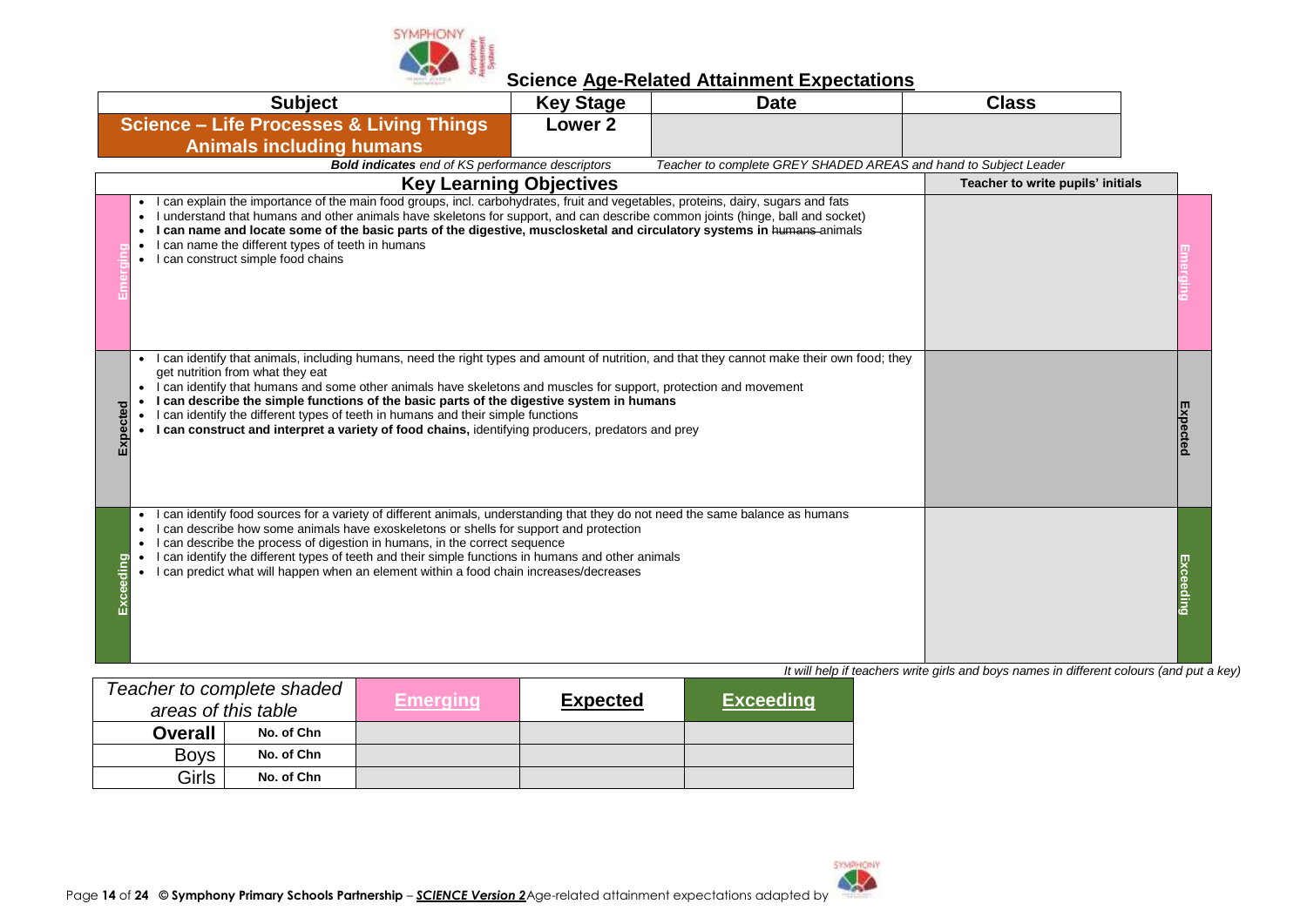

| <b>Subject</b>                                                                                                                                                                                                                                                                                                                                                                                                                                                                                                                                                                                                        | <b>Key Stage</b> | <b>Date</b>                                                      | <b>Class</b>                                                                             |  |
|-----------------------------------------------------------------------------------------------------------------------------------------------------------------------------------------------------------------------------------------------------------------------------------------------------------------------------------------------------------------------------------------------------------------------------------------------------------------------------------------------------------------------------------------------------------------------------------------------------------------------|------------------|------------------------------------------------------------------|------------------------------------------------------------------------------------------|--|
| <b>Science - Life Processes &amp; Living Things</b>                                                                                                                                                                                                                                                                                                                                                                                                                                                                                                                                                                   | Upper 2          |                                                                  |                                                                                          |  |
| <b>Animals including humans</b>                                                                                                                                                                                                                                                                                                                                                                                                                                                                                                                                                                                       |                  |                                                                  |                                                                                          |  |
| <b>Bold indicates</b> end of KS performance descriptors                                                                                                                                                                                                                                                                                                                                                                                                                                                                                                                                                               |                  | Teacher to complete GREY SHADED AREAS and hand to Subject Leader |                                                                                          |  |
| <b>Key Learning Objectives</b>                                                                                                                                                                                                                                                                                                                                                                                                                                                                                                                                                                                        |                  |                                                                  | Teacher to write pupils' initials                                                        |  |
| can identify and describe key physical changes that occur during the life of humans<br>can explain how the heart pumps blood around the body<br>I know that the lack of a healthy diet and exercise, and the abuse of drugs, can cause harm to my body<br>I know that my body gets nutrients from the food I eat                                                                                                                                                                                                                                                                                                      |                  |                                                                  |                                                                                          |  |
| can describe the changes as humans develop to old age<br>٠<br>can identify and name the parts of the circulatory system, and describe the functions of the heart, vessels and blood<br>I can describe of the effects of diet, exercise, drugs and lifestyle on the way my body functions in the long and short term.<br>०<br>can describe the ways in which nutrients and water are transported within animals, including humans<br>$\bullet$                                                                                                                                                                         |                  |                                                                  |                                                                                          |  |
| understand that humans start to deteriorate as they reach old age, describing partial loss of vision, hearing, strength, etc.<br>$\bullet$<br>can understand more specific changes, for example, to the brain, eyes and joints; arthritis, dementia etc.<br><b>guib</b><br>can explain how the circulatory system works, and understand how it can become compromised by bad health<br>I know the requirements for good health, and can explain how the body can recover from neglect or substance abuse<br>understand the some illnesses and conditions can actively inhibit the body's ability to take up nutrients |                  |                                                                  | It will help if teachers write girls and boys names in different colours (and put a key) |  |

| Teacher to complete shaded<br>areas of this table |            | <b>Emerging</b> | <b>Expected</b> | <b>Exceeding</b> |
|---------------------------------------------------|------------|-----------------|-----------------|------------------|
| <b>Overall</b>                                    | No. of Chn |                 |                 |                  |
| <b>Boys</b>                                       | No. of Chn |                 |                 |                  |
| Girls                                             | No. of Chn |                 |                 |                  |

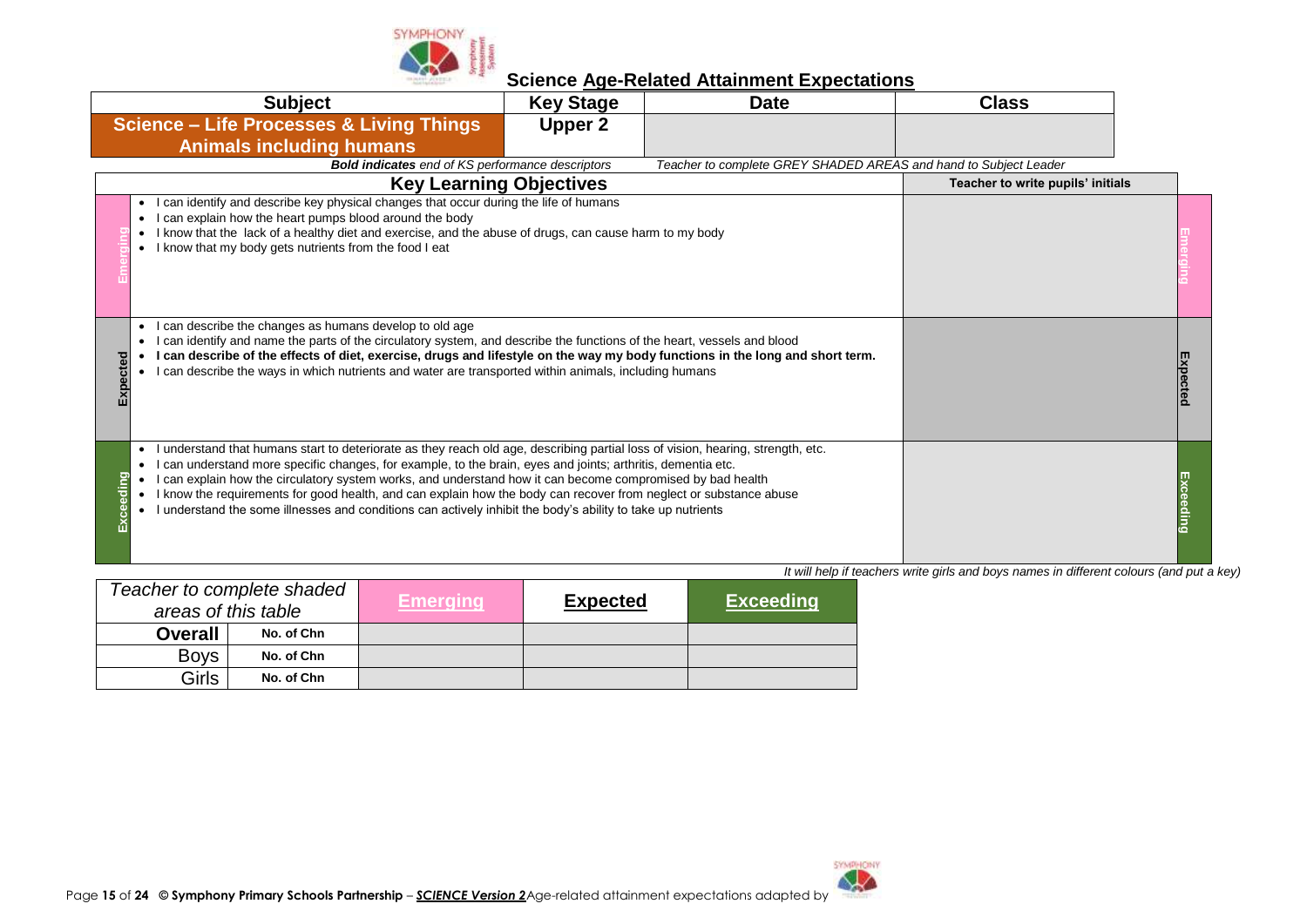

|       | <b>Subject</b>                                                                                                                                                                                                                                                                                                                                                                                                                                                                                                                      | <b>Key Stage</b> | <b>Date</b>                                                      | <b>Class</b>                      |          |
|-------|-------------------------------------------------------------------------------------------------------------------------------------------------------------------------------------------------------------------------------------------------------------------------------------------------------------------------------------------------------------------------------------------------------------------------------------------------------------------------------------------------------------------------------------|------------------|------------------------------------------------------------------|-----------------------------------|----------|
|       | <b>Science - Life Processes &amp; Living Things</b>                                                                                                                                                                                                                                                                                                                                                                                                                                                                                 |                  |                                                                  |                                   |          |
|       | <b>Living things and their habitats</b>                                                                                                                                                                                                                                                                                                                                                                                                                                                                                             |                  |                                                                  |                                   |          |
|       | <b>Bold indicates</b> end of KS performance descriptors                                                                                                                                                                                                                                                                                                                                                                                                                                                                             |                  | Teacher to complete GREY SHADED AREAS and hand to Subject Leader |                                   |          |
|       | <b>Key Learning Objectives</b>                                                                                                                                                                                                                                                                                                                                                                                                                                                                                                      |                  |                                                                  | Teacher to write pupils' initials |          |
|       | can recognise that living things can be grouped in a variety of ways<br>can explore and use classification keys to group, identify and name living things in the local and wider environment<br>can recognise that environments can change and that this can sometimes pose dangers to living things<br>can describe the life cycles of a mammal, an amphibian, an insect and a bird<br>$\bullet$<br>can describe the life process of reproduction in animals                                                                       |                  |                                                                  |                                   |          |
|       | I can describe the reproductive process and differences in the life cycles of a mammal, an amphibian, an insect and a bird<br>I can describe how living things are classified into broad groups according to observable characteristics and similarities and<br>differences, including micro-organisms, plants and animals<br>pected<br>I can give reasons for classifying plants and animals based on specific characteristics<br>I can explain how environmental changes can have an impact on living things                      |                  |                                                                  |                                   | Expected |
| eding | can describe the differences in life cycles of mammals, amphibians, insects and birds; giving multiple examples of each<br>can describe the process of reproduction in plants and animals, and understand that the period of germination/ gestation varies a<br>great deal between species<br>I can use scientific vocab. when classifying animals and plants, e.g. vertebrates, invertebrates, kingdoms, species, genus<br>$\bullet$<br>am precise when classifying plants and animals, looking beyond obvious physical attributes |                  |                                                                  |                                   |          |

| Teacher to complete shaded<br>areas of this table |            | <b>Emerging</b> | <b>Expected</b> | <b>Exceeding</b> |
|---------------------------------------------------|------------|-----------------|-----------------|------------------|
| <b>Overall</b>                                    | No. of Chn |                 |                 |                  |
| <b>Boys</b>                                       | No. of Chn |                 |                 |                  |
| Girls                                             | No. of Chn |                 |                 |                  |

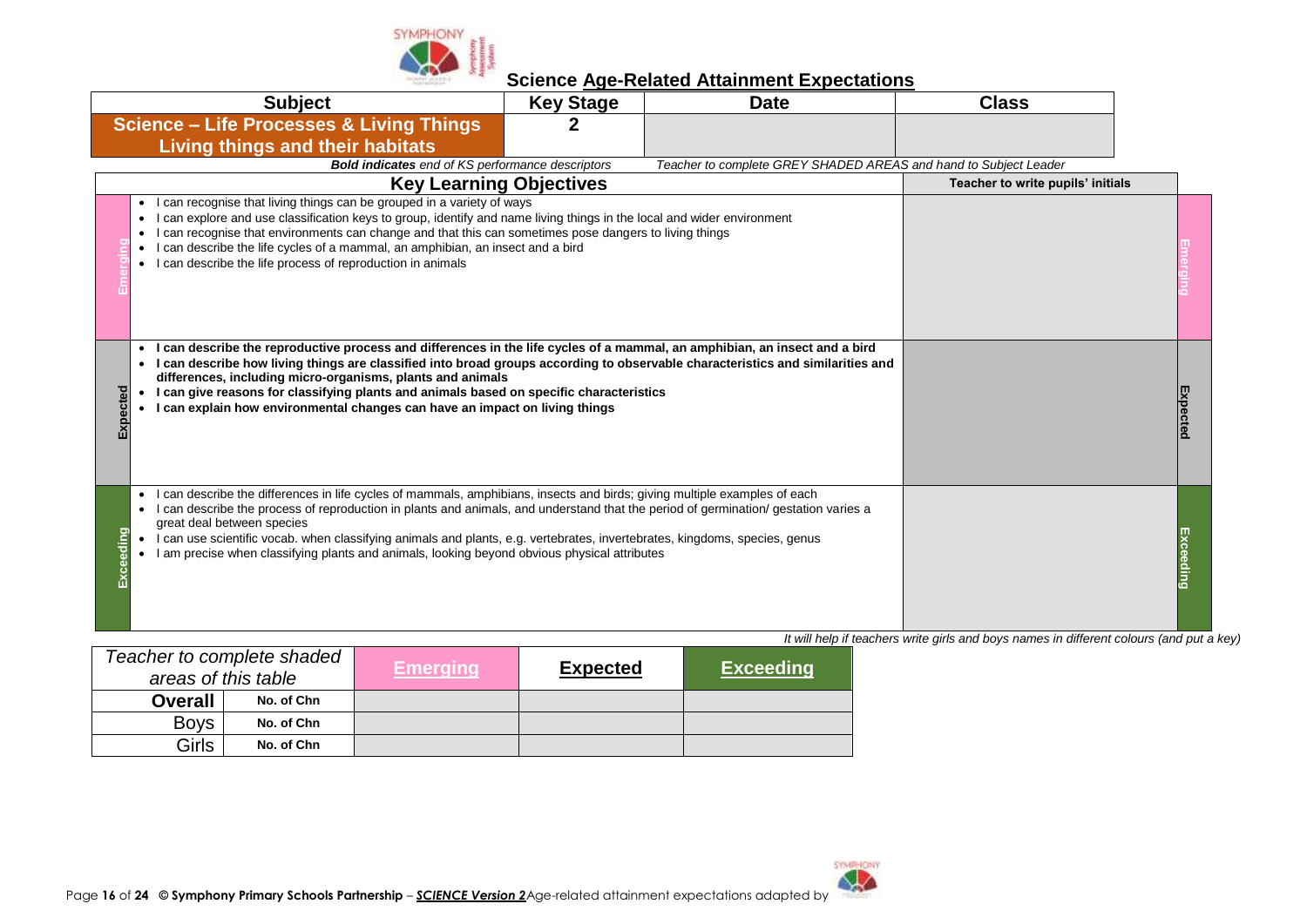

| <b>Subject</b>                                                                                                                                                                                                                                                                                                                                                                                                                                                                                                                            | <b>Key Stage</b>               | <b>Date</b>                                                      | <b>Class</b>                                                                             |          |
|-------------------------------------------------------------------------------------------------------------------------------------------------------------------------------------------------------------------------------------------------------------------------------------------------------------------------------------------------------------------------------------------------------------------------------------------------------------------------------------------------------------------------------------------|--------------------------------|------------------------------------------------------------------|------------------------------------------------------------------------------------------|----------|
| <b>Science - Life Processes &amp; Living Things</b><br><b>Evolution and Inheritance</b>                                                                                                                                                                                                                                                                                                                                                                                                                                                   |                                |                                                                  |                                                                                          |          |
| <b>Bold indicates</b> end of KS performance descriptors                                                                                                                                                                                                                                                                                                                                                                                                                                                                                   |                                | Teacher to complete GREY SHADED AREAS and hand to Subject Leader |                                                                                          |          |
|                                                                                                                                                                                                                                                                                                                                                                                                                                                                                                                                           | <b>Key Learning Objectives</b> |                                                                  | Teacher to write pupils' initials                                                        |          |
| recognise that fossils provide information about things that inhabited the Earth millions of years ago<br>٠<br>recognise that living things produce offspring, which have obvious similarities to their parents (i.e. number of legs, etc.)<br>٠<br>I can identify features that make certain animals suited to their environment                                                                                                                                                                                                         |                                |                                                                  |                                                                                          |          |
| I can describe how fossils are formed<br>I can recognise that living things have changed over time and that fossils provide information about things that inhabited the Earth<br>$\bullet$<br>millions of years ago<br>• I can recognise that living things produce offspring, but normally offspring vary and are not identical to their parents<br>I can identify how animals and plants are adapted to suit their environment and that adaptation may lead to evolution<br>I can understand Darwin's theories and explain their origin |                                |                                                                  |                                                                                          | Expected |
| I can make links between modern animals and prehistoric creatures (e.g. how some dinosaurs evolved into birds etc.)<br>$\bullet$<br>I can explain how offspring take on characteristics from (and will have similarities to) their parents, whilst remaining unique<br>$\bullet$<br>I can apply the theory of evolution to different species of animals and plants                                                                                                                                                                        |                                |                                                                  |                                                                                          |          |
|                                                                                                                                                                                                                                                                                                                                                                                                                                                                                                                                           |                                |                                                                  | It will help if teachers write girls and boys names in different colours (and put a key) |          |

| Teacher to complete shaded<br>areas of this table |            | Emeraina | <b>Expected</b> | <b>Exceeding</b> |
|---------------------------------------------------|------------|----------|-----------------|------------------|
| <b>Overall</b>                                    | No. of Chn |          |                 |                  |
| <b>Boys</b>                                       | No. of Chn |          |                 |                  |
| Girls                                             | No. of Chn |          |                 |                  |

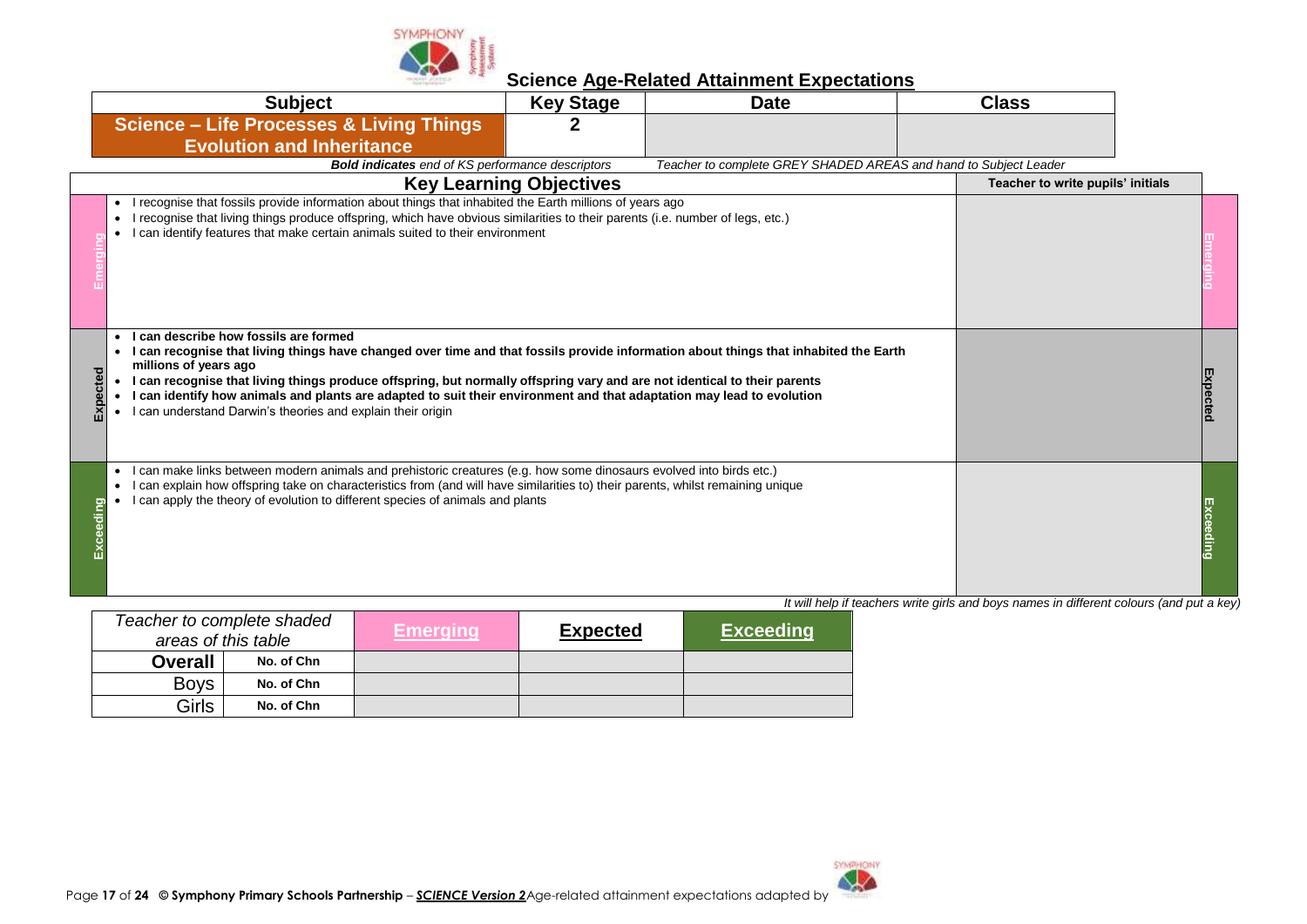

| <b>Subject</b>                                                                                                                                                                                                                                                                                                                                                                                                                                                                                                                                                                    | <b>Key Stage</b> | <b>Date</b>                                                      | <b>Class</b>                      |  |
|-----------------------------------------------------------------------------------------------------------------------------------------------------------------------------------------------------------------------------------------------------------------------------------------------------------------------------------------------------------------------------------------------------------------------------------------------------------------------------------------------------------------------------------------------------------------------------------|------------------|------------------------------------------------------------------|-----------------------------------|--|
| <b>Science - Physical Processes</b>                                                                                                                                                                                                                                                                                                                                                                                                                                                                                                                                               |                  |                                                                  |                                   |  |
| <b>Earth and Space</b>                                                                                                                                                                                                                                                                                                                                                                                                                                                                                                                                                            |                  |                                                                  |                                   |  |
| <b>Bold indicates</b> end of KS performance descriptors                                                                                                                                                                                                                                                                                                                                                                                                                                                                                                                           |                  | Teacher to complete GREY SHADED AREAS and hand to Subject Leader |                                   |  |
| <b>Key Learning Objectives</b>                                                                                                                                                                                                                                                                                                                                                                                                                                                                                                                                                    |                  |                                                                  | Teacher to write pupils' initials |  |
| • I know that the Sun is at the centre of our Solar System, and that other planets revolve around it<br>I know that the Moon rotates around the Earth<br>• I know that the Sun only appears to move across the sky because the Earth is rotating                                                                                                                                                                                                                                                                                                                                  |                  |                                                                  |                                   |  |
| I can describe the shape of bodies in the solar system and the movement of the Earth and other planets, relative to the Sun<br>in the Solar System<br>I can describe the movement of the Moon relative to the Earth<br>$\bullet$<br>ected<br>I can describe the Sun, Earth and Moon as approximately spherical bodies<br>I can use the idea of the Earth's rotation to explain day and night and the apparent movement of the Sun across the sky                                                                                                                                  |                  |                                                                  |                                   |  |
| I can describe the position and significance of our Solar System within the Universe (in very simple terms)<br>$\bullet$<br>I can describe the phases of the Moon as seen from Earth (using the vocabulary of waxing and waning)<br>$\bullet$<br>I can describe the planets in our Solar System, talking about their size, surface and how long it takes them to orbit the Sun<br>ding<br>I can use the idea of the Earth's rotation to confidently explain international time zones<br>I can understand how the tides are connected to the gravitational pull of the Moon<br>Exc |                  |                                                                  |                                   |  |

|                | Teacher to complete shaded<br>areas of this table | <b>Emerging</b> | <b>Expected</b> | <b>Exceeding</b> |
|----------------|---------------------------------------------------|-----------------|-----------------|------------------|
| <b>Overall</b> | No. of Chn                                        |                 |                 |                  |
| <b>Boys</b>    | No. of Chn                                        |                 |                 |                  |
| Girls          | No. of Chn                                        |                 |                 |                  |

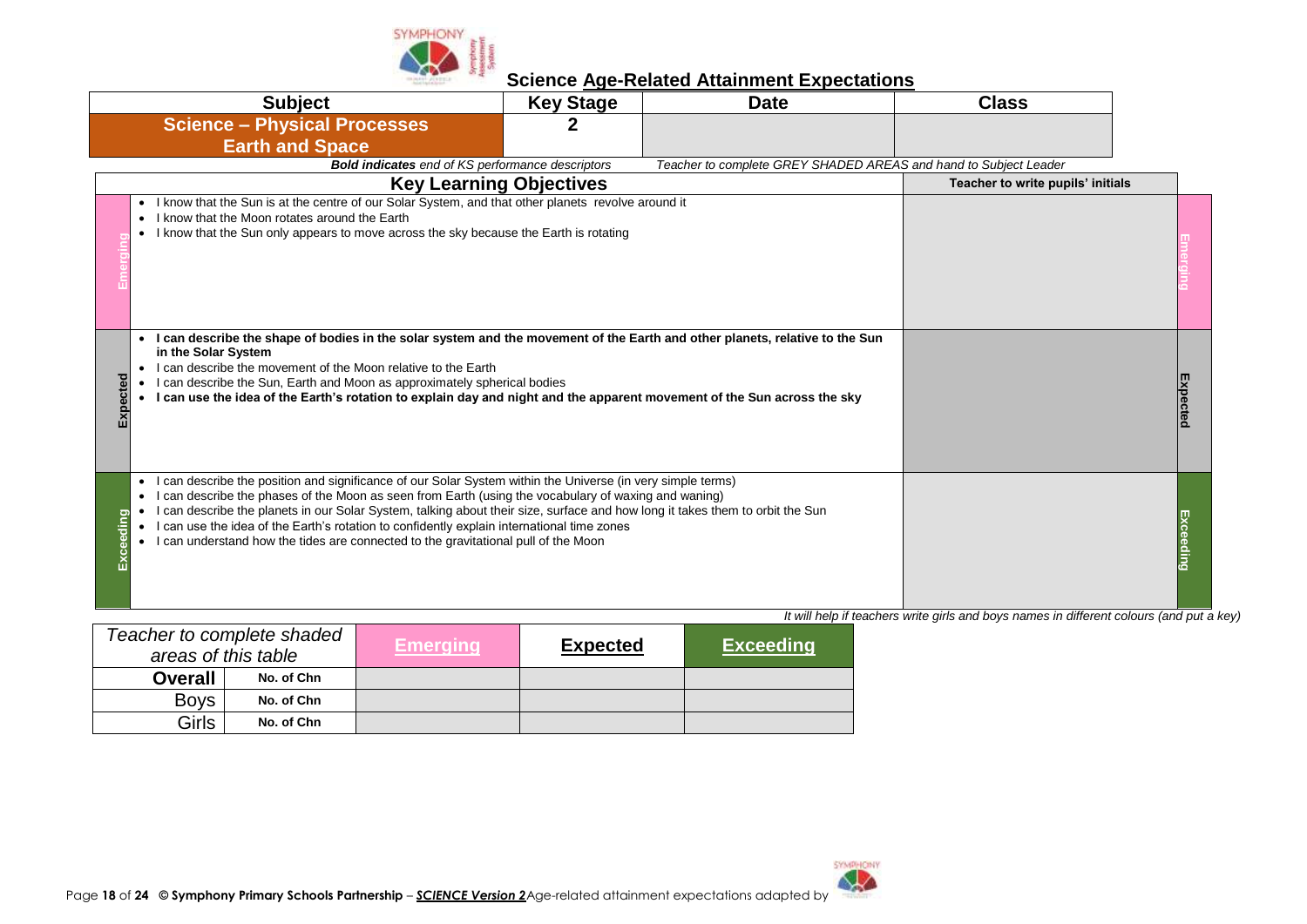

| <b>Subject</b>                                                                                                                                                                                                                                                                                                                                                                                                                                                                        | <b>Key Stage</b>               | <b>Date</b> | <b>Class</b>                                                     |                 |
|---------------------------------------------------------------------------------------------------------------------------------------------------------------------------------------------------------------------------------------------------------------------------------------------------------------------------------------------------------------------------------------------------------------------------------------------------------------------------------------|--------------------------------|-------------|------------------------------------------------------------------|-----------------|
| <b>Science - Physical Processes</b><br><b>Sound</b>                                                                                                                                                                                                                                                                                                                                                                                                                                   |                                |             |                                                                  |                 |
| <b>Bold indicates</b> end of KS performance descriptors                                                                                                                                                                                                                                                                                                                                                                                                                               |                                |             | Teacher to complete GREY SHADED AREAS and hand to Subject Leader |                 |
|                                                                                                                                                                                                                                                                                                                                                                                                                                                                                       | <b>Key Learning Objectives</b> |             | Teacher to write pupils' initials                                |                 |
| I can identify the source of different sounds<br>$\bullet$<br>can describe sounds in terms of their pitch and/or volume<br>can talk about my own experiences of hearing sounds (but cannot yet make generalisations)                                                                                                                                                                                                                                                                  |                                |             |                                                                  |                 |
| can identify how sounds are made, associating some of them with something vibrating<br>can recognise that vibrations from sounds travel through a medium to the ear<br>can find patterns between the pitch of a sound and features of the object that produced it<br>cted<br>can find patterns between the volume of a sound and the strength of the vibrations that produced it<br>Ō<br>O<br>I can recognise that sounds get fainter as the distance from the sound source increases |                                |             |                                                                  | <b>Expected</b> |
| I can describe how sounds are received and processed by the ear (using the vocabulary of sound waves)<br>can accurately predict how to alter the pitch and volume of a sound<br>can accurately suggest how to minimise sounds and 'soundproof' spaces by using absorbent materials                                                                                                                                                                                                    |                                |             |                                                                  |                 |

|                | Teacher to complete shaded | Emeraina' | <b>Expected</b> | <b>Exceeding</b> |
|----------------|----------------------------|-----------|-----------------|------------------|
|                | areas of this table        |           |                 |                  |
| <b>Overall</b> | No. of Chn                 |           |                 |                  |
| <b>Boys</b>    | No. of Chn                 |           |                 |                  |
| <b>Girls</b>   | No. of Chn                 |           |                 |                  |

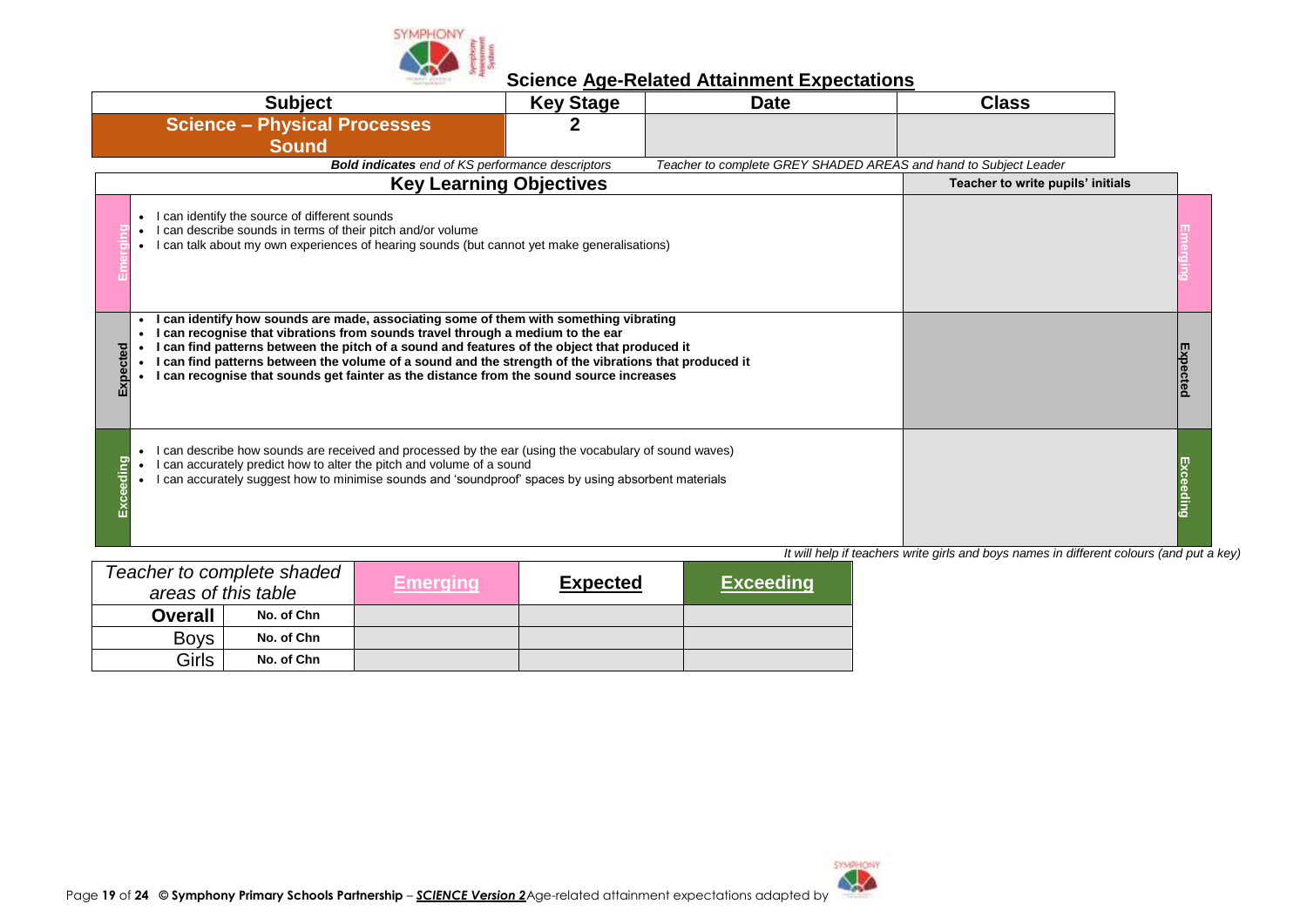

| <b>Subject</b><br><b>Key Stage</b><br><b>Date</b>                                                                                                                                                                                                                                                                                                                                                                                                                                                                                                                                                                                                                                                                                                                                                                       |                                |                                                                  | <b>Class</b>                      |  |
|-------------------------------------------------------------------------------------------------------------------------------------------------------------------------------------------------------------------------------------------------------------------------------------------------------------------------------------------------------------------------------------------------------------------------------------------------------------------------------------------------------------------------------------------------------------------------------------------------------------------------------------------------------------------------------------------------------------------------------------------------------------------------------------------------------------------------|--------------------------------|------------------------------------------------------------------|-----------------------------------|--|
| <b>Science - Physical Processes</b>                                                                                                                                                                                                                                                                                                                                                                                                                                                                                                                                                                                                                                                                                                                                                                                     | 2                              |                                                                  |                                   |  |
| <b>Light</b>                                                                                                                                                                                                                                                                                                                                                                                                                                                                                                                                                                                                                                                                                                                                                                                                            |                                |                                                                  |                                   |  |
| <b>Bold indicates</b> end of KS performance descriptors                                                                                                                                                                                                                                                                                                                                                                                                                                                                                                                                                                                                                                                                                                                                                                 |                                | Teacher to complete GREY SHADED AREAS and hand to Subject Leader |                                   |  |
|                                                                                                                                                                                                                                                                                                                                                                                                                                                                                                                                                                                                                                                                                                                                                                                                                         | <b>Key Learning Objectives</b> |                                                                  | Teacher to write pupils' initials |  |
| • I can use torches to explore the path that light travels in<br>. I know that we see objects when light from the sun and other light sources or reflections, enters our them reaches our eyes to<br>explain how we see and represent this in a simple diagrammatic form<br>• I can explain that shadows are caused when an object blocks the path of the light<br>• I can recognise that we need light in order to see things and that dark is the absence of light<br>• I can notice that light is reflected from surfaces<br>• I can recognise that light from the sun can be dangerous and that there are ways to protect their eyes<br>I can recognise that shadows are formed when the light from a light source is blocked by a solid object<br>• I can find patterns in the way that the size of shadows change |                                |                                                                  |                                   |  |
| • I can recognise that light travels in straight lines<br>• I can use the idea that light travels in straight lines to explain that objects are seen because they give out or reflect light into the<br>Expected<br>eye<br>• I can use the idea that light travels in straight lines to explain why shadows have the same shape as the objects that cast them<br>I can explain why we need light to see things<br>$\bullet$<br>• I can sort materials and objects according to whether they reflect or absorb light<br>• I can predict the shape and direction of shadows by considering the relative positions of light sources and objects<br>• I understand and can predict how the size of shadows may change according to the relative positions of light sources and objects                                      |                                | Expected                                                         |                                   |  |
| • I know that light travels in straight lines, but that its direction of travel can be changed (refracted) using reflective surfaces<br>can describe how light is processed by lenses within the eye to produce images that the brain can interpret<br>$\bullet$<br>I can monitor and explain how the changing position of the sun alters the shadows that it creates during the day<br>=xceeding                                                                                                                                                                                                                                                                                                                                                                                                                       |                                |                                                                  |                                   |  |

|                | Teacher to complete shaded<br>areas of this table | <b>Emeraina</b> | <b>Expected</b> | <b>Exceeding</b> |
|----------------|---------------------------------------------------|-----------------|-----------------|------------------|
| <b>Overall</b> | No. of Chn                                        |                 |                 |                  |
| <b>Boys</b>    | No. of Chn                                        |                 |                 |                  |
| Girls          | No. of Chn                                        |                 |                 |                  |

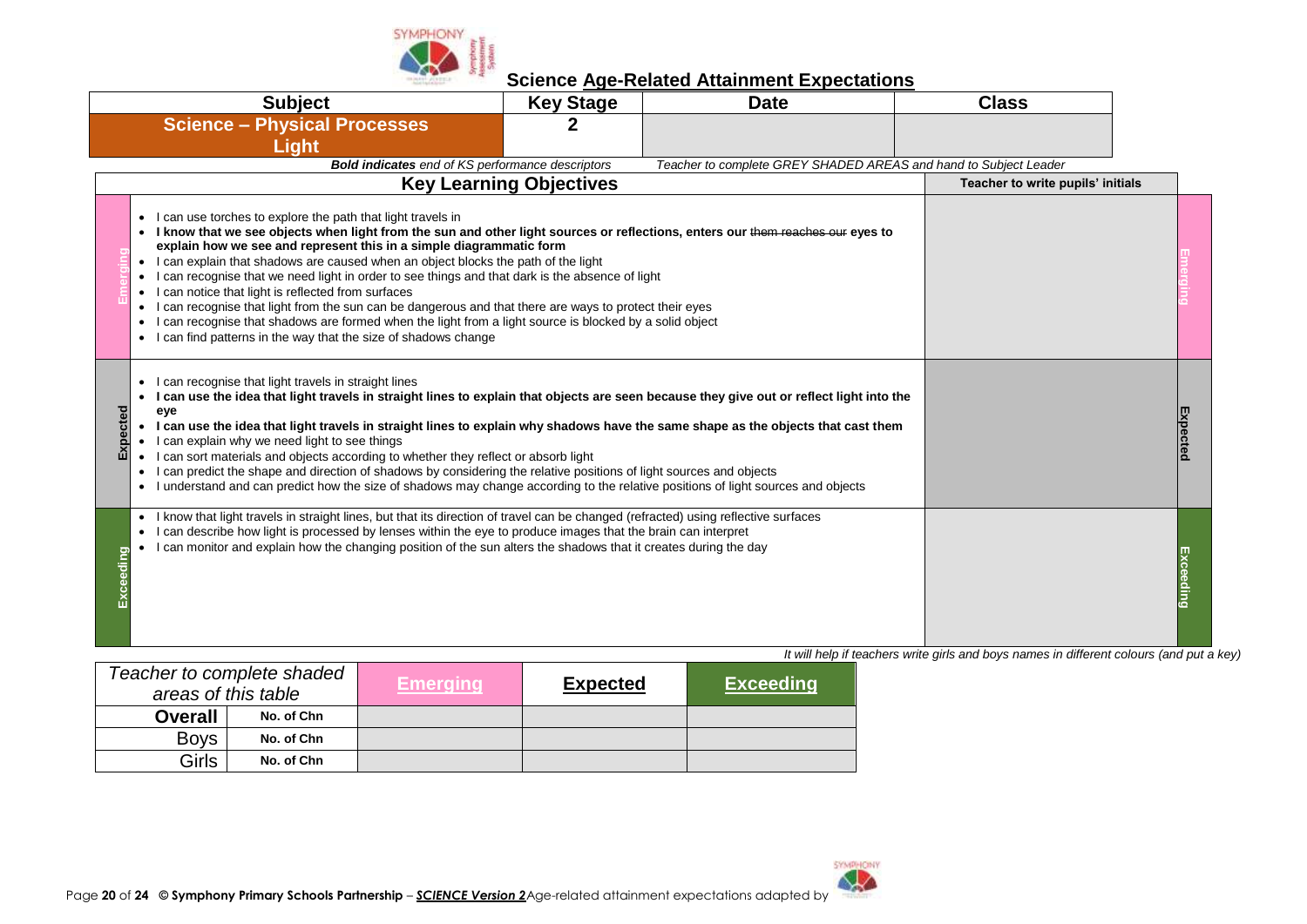

|           | <b>Subject</b>                                                                                                                                                                                                                                                                                                                                                                                                                                                                                                                                                                                                                                                                                                                                                                                                                                                                                                                                         | <b>Key Stage</b> | <b>Date</b>                                                      | <b>Class</b>                      |  |
|-----------|--------------------------------------------------------------------------------------------------------------------------------------------------------------------------------------------------------------------------------------------------------------------------------------------------------------------------------------------------------------------------------------------------------------------------------------------------------------------------------------------------------------------------------------------------------------------------------------------------------------------------------------------------------------------------------------------------------------------------------------------------------------------------------------------------------------------------------------------------------------------------------------------------------------------------------------------------------|------------------|------------------------------------------------------------------|-----------------------------------|--|
|           | <b>Science - Physical Processes</b>                                                                                                                                                                                                                                                                                                                                                                                                                                                                                                                                                                                                                                                                                                                                                                                                                                                                                                                    |                  |                                                                  |                                   |  |
|           | <b>Electricity</b>                                                                                                                                                                                                                                                                                                                                                                                                                                                                                                                                                                                                                                                                                                                                                                                                                                                                                                                                     |                  |                                                                  |                                   |  |
|           | <b>Bold indicates</b> end of KS performance descriptors                                                                                                                                                                                                                                                                                                                                                                                                                                                                                                                                                                                                                                                                                                                                                                                                                                                                                                |                  | Teacher to complete GREY SHADED AREAS and hand to Subject Leader |                                   |  |
|           | <b>Key Learning Objectives</b>                                                                                                                                                                                                                                                                                                                                                                                                                                                                                                                                                                                                                                                                                                                                                                                                                                                                                                                         |                  |                                                                  | Teacher to write pupils' initials |  |
|           | I can construct and control a simple series electrical circuit, (including at least cells, wires, bulbs, switches and buzzers)<br>I can identify whether or not a lamp will light in a series circuit, based on whether or not the lamp is part of a complete loop with a<br>battery<br>I can recognise that a switch opens and closes a circuit and associate this with whether or not a lamp lights in a simple series circuit<br>$\bullet$<br>I can recognise some common conductors and insulators, and associate metals with being good conductors<br>I can explain how increasing/decreasing the number of cells will affect other components (e.g. bulbs and buzzers) within a<br>$\bullet$<br>simple circuit<br>I can explain what has 'gone wrong' when a circuit featuring one additional component (bulb, buzzer, etc.) fails to work<br>I can represent circuits that I have built using simple sketches and name symbols within a circuit |                  |                                                                  |                                   |  |
| Expected  | can experiment with adding cells into a circuit to see how it affects lamp brightness or buzzer volume<br>can select and use conductive materials to construct simple switches<br>$\bullet$<br>I can suggest everyday uses for conductors and insulators<br>I can associate the brightness of a lamp or the volume of a buzzer with the number and voltage of cells used in the circuit<br>I can compare and give reasons for variations in how components function, including the brightness of bulbs, the loudness<br>of buzzers and the on/off position of switches<br>I can use recognised symbols (at least: cells, wires, switches, bulbs buzzers and motors) to draw and interpret a simple series<br>$\bullet$<br>circuit in a diagram                                                                                                                                                                                                         |                  | Expected                                                         |                                   |  |
| Exceeding | I can make accurate predictions about what will happen when I change the number/voltage of cells in a circuit<br>$\bullet$<br>I can suggest and make alterations to improve the function of circuits featuring multiple components<br>I can follow circuit diagrams to build given circuits<br>I can experiment with both series and parallel circuits                                                                                                                                                                                                                                                                                                                                                                                                                                                                                                                                                                                                 |                  |                                                                  |                                   |  |

*It will help if teachers write girls and boys names in different colours (and put a key)*

|                | Teacher to complete shaded<br>areas of this table | /Emerging | <b>Expected</b> | <b>Exceeding</b> |
|----------------|---------------------------------------------------|-----------|-----------------|------------------|
| <b>Overall</b> | No. of Chn                                        |           |                 |                  |
| <b>Boys</b>    | No. of Chn                                        |           |                 |                  |
| Girls          | No. of Chn                                        |           |                 |                  |



| <b>T</b> blect<br>w | Stanr<br>rev | Date | Class |
|---------------------|--------------|------|-------|

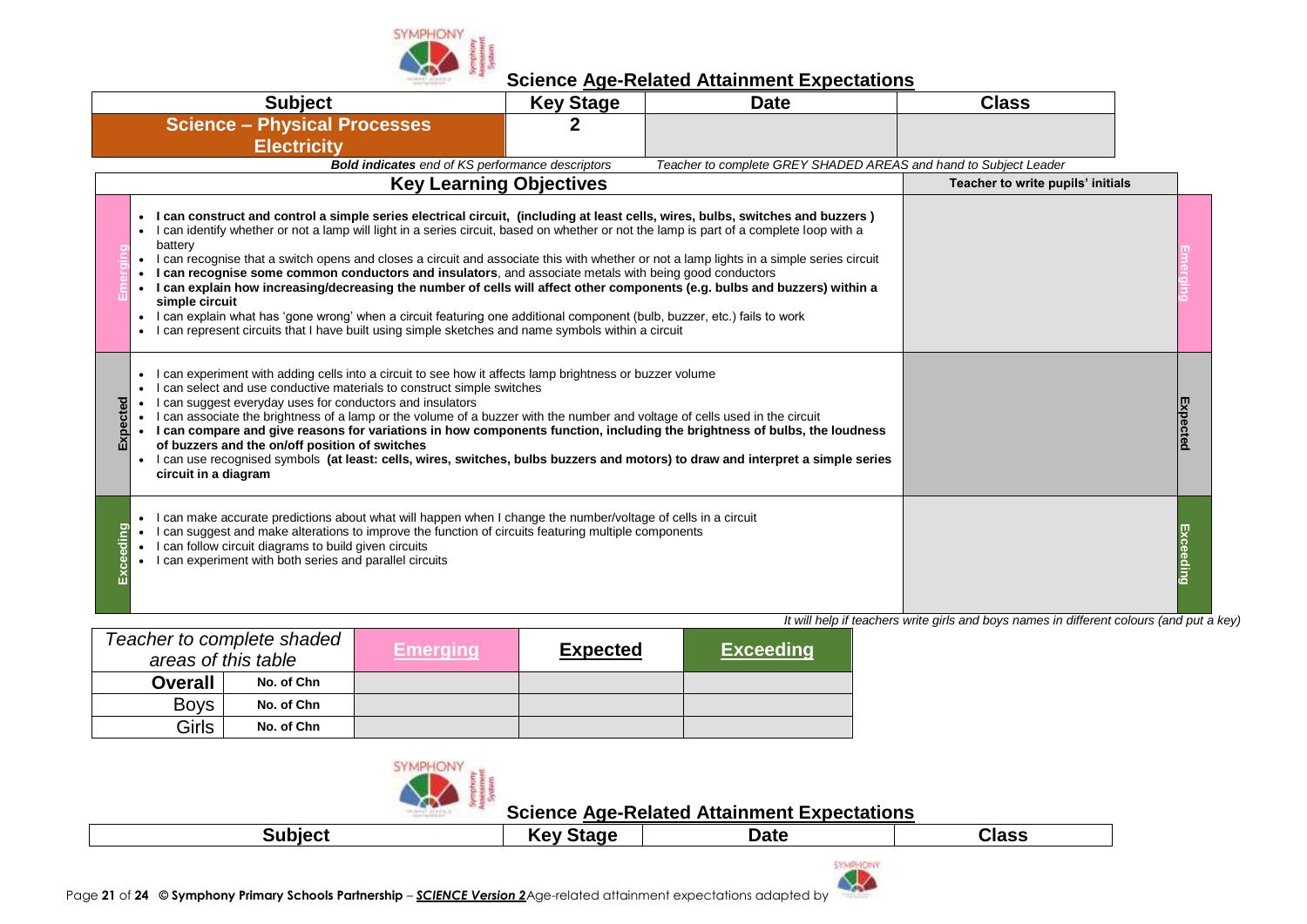| <b>Science - Physical Processes</b>                                                                                                                                                                                                                                                                                                                                                                                                                                                                                                                                                                                                                                                                                                                                                                                                                                                                                                                                                           |                                                                                                       |
|-----------------------------------------------------------------------------------------------------------------------------------------------------------------------------------------------------------------------------------------------------------------------------------------------------------------------------------------------------------------------------------------------------------------------------------------------------------------------------------------------------------------------------------------------------------------------------------------------------------------------------------------------------------------------------------------------------------------------------------------------------------------------------------------------------------------------------------------------------------------------------------------------------------------------------------------------------------------------------------------------|-------------------------------------------------------------------------------------------------------|
| <b>Forces and Magnets</b>                                                                                                                                                                                                                                                                                                                                                                                                                                                                                                                                                                                                                                                                                                                                                                                                                                                                                                                                                                     |                                                                                                       |
| <b>Bold indicates</b> end of KS performance descriptors                                                                                                                                                                                                                                                                                                                                                                                                                                                                                                                                                                                                                                                                                                                                                                                                                                                                                                                                       | Teacher to complete GREY SHADED AREAS and hand to Subject Leader<br>Teacher to write pupils' initials |
| <b>Key Learning Objectives</b><br>I can compare how things move on different surfaces<br>• I can recognise that different forces have different effects on objects, and recognise that some forces (air resistance, water<br>resistance, friction) involve contact between moving objects and others (gravitational and magnetic) do not.<br>I can observe how magnets attract or repel each other and attract some materials and not others<br>I can compare and group materials on the basis of whether they are magnetic, and identify some common materials which are<br>$\bullet$<br>magnetic<br>• I can describe magnets as having two poles<br>I can predict whether two magnets will attract or repel each other, depending on which poles are facing<br>$\bullet$<br>I know that gravity is a force that stops things floating away from the Earth<br>I know that when objects move, opposing forces slow them down<br>• I know that levers can make it easier to lift heavy weights |                                                                                                       |
| can explain how different surfaces cause friction and affect the movement of objects along them<br>$\bullet$<br>can accurately describe magnetic forces, using the vocabulary of attraction and repulsion<br>Expected<br>can make accurate predictions and general statements about which materials are magnetic<br>$\bullet$<br>I can start to explain magnetic fields around the poles of a magnet<br>I can explain that unsupported objects fall towards the Earth because of the force of gravity acting between the Earth and the falling object<br>$\bullet$<br>I can identify the effects of air resistance, water resistance and friction, that act between moving surfaces<br>$\bullet$<br>I can recognise that some mechanisms, including levers, pulleys and gears, allow a smaller force to have a greater effect                                                                                                                                                                 |                                                                                                       |
| can explain how gravity affects objects on Earth, and how astronauts experience weightlessness at zero gravity<br>$\bullet$<br>I can explain how engineers try to counter air and water resistance and friction when designing cars, planes, boats etc.<br>Exceeding<br>I can explain how levers, pulleys and gears reduce the force required to move (or speed up) objects                                                                                                                                                                                                                                                                                                                                                                                                                                                                                                                                                                                                                   |                                                                                                       |

|                | Teacher to complete shaded<br>areas of this table | /Emeraina | <b>Expected</b> | <b>Exceeding</b> |
|----------------|---------------------------------------------------|-----------|-----------------|------------------|
| <b>Overall</b> | No. of Chn                                        |           |                 |                  |
| <b>Boys</b>    | No. of Chn                                        |           |                 |                  |
| Girls          | No. of Chn                                        |           |                 |                  |



| Subject                                        | <b>Key Stage</b> | <b>Date</b> | <b>Class</b> |
|------------------------------------------------|------------------|-------------|--------------|
| Physical<br><b>Science</b><br><b>Processes</b> |                  |             |              |

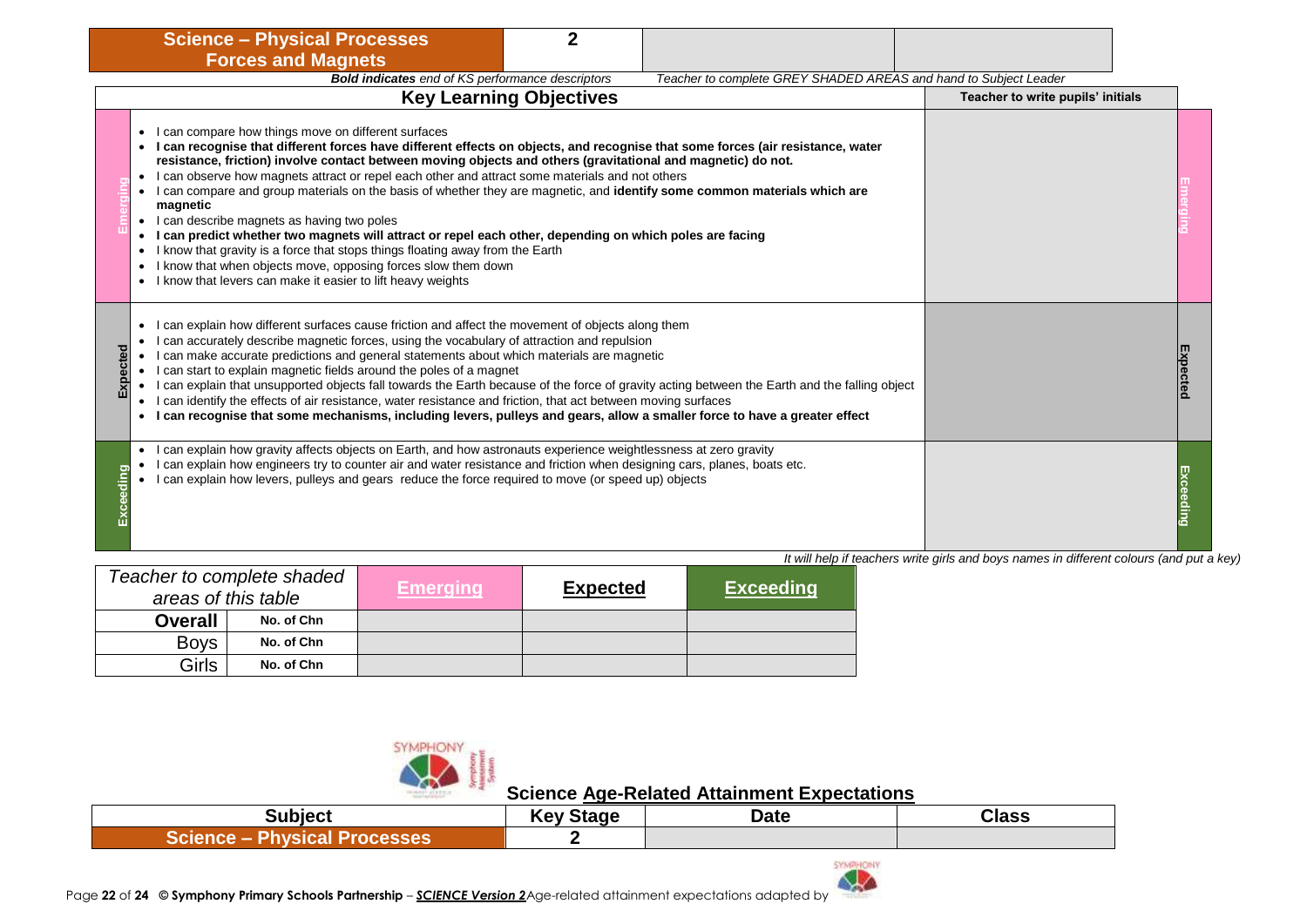|        | <b>States of matter</b>                                                                                                                                                                                                                                                                                                                                                                                                                                                                                |                                                                                          |
|--------|--------------------------------------------------------------------------------------------------------------------------------------------------------------------------------------------------------------------------------------------------------------------------------------------------------------------------------------------------------------------------------------------------------------------------------------------------------------------------------------------------------|------------------------------------------------------------------------------------------|
|        | Teacher to complete GREY SHADED AREAS and hand to Subject Leader<br><b>Bold indicates</b> end of KS performance descriptors                                                                                                                                                                                                                                                                                                                                                                            |                                                                                          |
|        | <b>Key Learning Objectives</b>                                                                                                                                                                                                                                                                                                                                                                                                                                                                         | Teacher to write pupils' initials                                                        |
|        | I can observe that some materials change state when they are heated or cooled<br>• I can describe everyday examples of evaporation and condensation (e.g. puddles drying up and condensation on a bathroom mirror)                                                                                                                                                                                                                                                                                     |                                                                                          |
| pected | can compare the characteristics of different states of matter (solids, liquids or gases) and group materials together.<br>I can observe that some materials change state when they are heated or cooled, and measure or research the temperature at<br>which this happens in degrees Celsius (°C)<br>I can identify the part played by evaporation and condensation in the water cycle and associate the rate of evaporation with<br>temperature, based on first-hand observation of changes of state. |                                                                                          |
| ding   | I can describe changes in state (i.e. changing from liquid to a gas) in terms of the behaviour of the particles<br>I can confidently describe the water cycle, and predict rates of evaporation                                                                                                                                                                                                                                                                                                        |                                                                                          |
|        |                                                                                                                                                                                                                                                                                                                                                                                                                                                                                                        | It will help if teachers write girls and boys names in different colours (and put a key) |

| Teacher to complete shaded<br>areas of this table |            | Emeraina l | <b>Expected</b> | <b>Exceeding</b> |
|---------------------------------------------------|------------|------------|-----------------|------------------|
| <b>Overall</b>                                    | No. of Chn |            |                 |                  |
| <b>Boys</b>                                       | No. of Chn |            |                 |                  |
| Girls                                             | No. of Chn |            |                 |                  |